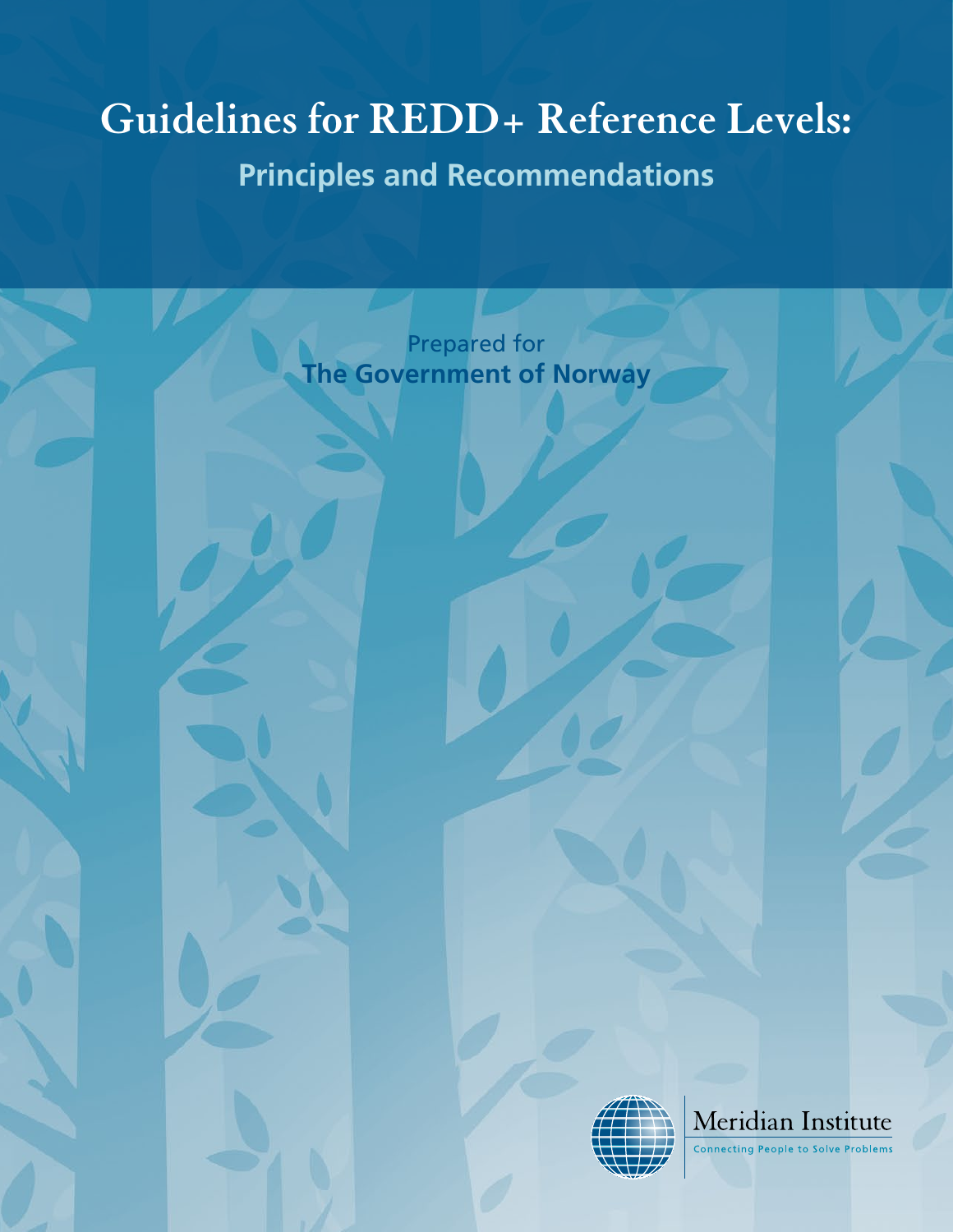This report is in the public domain. The authors encourage the circulation of this paper as widely as possible. Users are welcome to download, save, or distribute this report electronically or in any other format, including in foreign language translation, without written permission. We do ask that, if you distribute this report, you credit the authors and mention the website www.REDD-OAR.org and not alter the text. An electronic copy of this report is available at www.REDD-OAR.org.

The correct citation for this report is:

Meridian Institute. 2011. "Guidelines for REDD+ Reference Levels: Principles and Recommendations" Prepared for the Government of Norway, by Arild Angelsen, Doug Boucher, Sandra Brown, Valérie Merckx, Charlotte Streck, and Daniel Zarin. Available at www.REDD-OAR.org.

**Disclaimer:** Any views expressed in this report are those of the authors. They do not necessarily represent the views of the authors' institutions, Meridian Institute, or the financial sponsors of this report.

**ISBN:** 978-0-615-56023-6

**Date of publication:** November 2011

## **Authors**

### Arild Angelsen *Professor, Norwegian University of Life Sciences & CIFOR*

#### Doug Boucher

*Director, Climate Research and Analysis, and Director, Tropical Forest and Climate Initiative, Union of Concerned Scientists* 

#### Sandra Brown

*Director and Chief Scientist, Ecosystem Services Unit, Winrock International* 

### Valérie Merckx

*REDD Team Leader, EU REDD Facility, European Forest Institute*

Charlotte Streck *Director, Climate Focus*

Daniel Zarin (Project Leader) *Director of Programs, Climate and Land Use Alliance*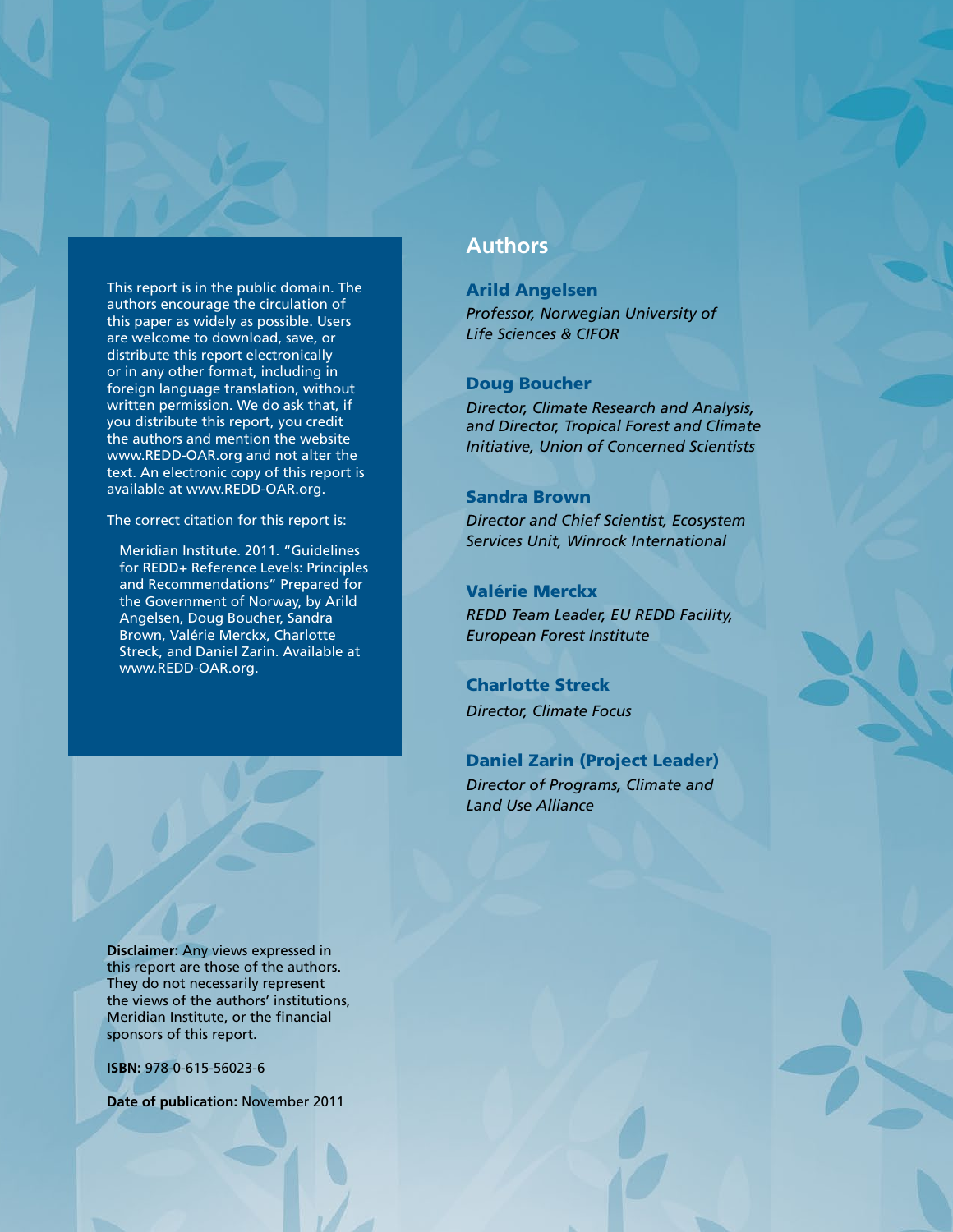# <span id="page-2-0"></span>**Preface**

The Government of Norway commissioned the Meridian Institute to facilitate the assessment of a set of proposed options for critical elements of the REDD+ components of a Copenhagen United Nations Framework Convention on Climate Change (UNFCCC) agreement. In December 2008, this assessment led to a consultative and analytical process whose results were summarized in the REDD Options Assessment Report (REDD-OAR) released in April 2009. In July 2009, the Meridian Institute conducted a follow-up assessment in the REDD+ Institutional Options Assessment (REDD+-IOA). Leading to the present report, the Meridian Institute conducted an assessment of technical and procedural issues for modalities for REDD+ Reference Levels (REDD+-RLs) in June 2011. (These reports can be found at www.REDD-OAR.org). These reports were well received and proved helpful to UNFCCC negotiators and other stakeholders.

Looking toward the Conference of the Parties (COP)-17 in Durban, South Africa in December 2011, the Government of Norway commissioned the Meridian Institute to undertake a similar process on the development of modalities for REDD+ reference levels to help support and inform UNFCCC Parties and other stakeholders. Specifically, the Subsidiary Body on Scientific and Technical Advice (SBSTA) has been mandated to develop modalities relating to forest reference emission levels and forest reference levels for consideration at COP-17.

Reference levels (RLs) are an essential component of an international REDD+ incentive framework. RLs establish business-as-usual baselines against which actual emissions are measured, whereby emission reductions are estimated as the difference between RLs and actual emissions. RLs thus provide the basis for measuring REDD+ success.

This report on guidelines for the preparation of REDD+ RLs aims at informing the preparation of RLs by developing-country Parties to the UNFCCC. The assessment was conducted in a similar fashion to the REDD-OAR and REDD+ IOA, that is, through systematic analysis and assessment completed by a diverse and independent group of experts and a facilitated dialogue among UNFCCC negotiators, experts, and other stakeholders.

The Meridian Institute, a nonprofit nongovernmental organization internationally recognized for convening and facilitating neutral and independent dialogues and assessments, in our view, was the ideal facilitator of this process. We are hopeful that the process facilitated by Meridian Institute on Guidelines for the Preparation of REDD+ Reference Levels: Principles and Recommendations can contribute to this important dialogue.

How Donthelm

**Hans Brattskar**  Ambassador

Special Envoy on International Climate Change Policy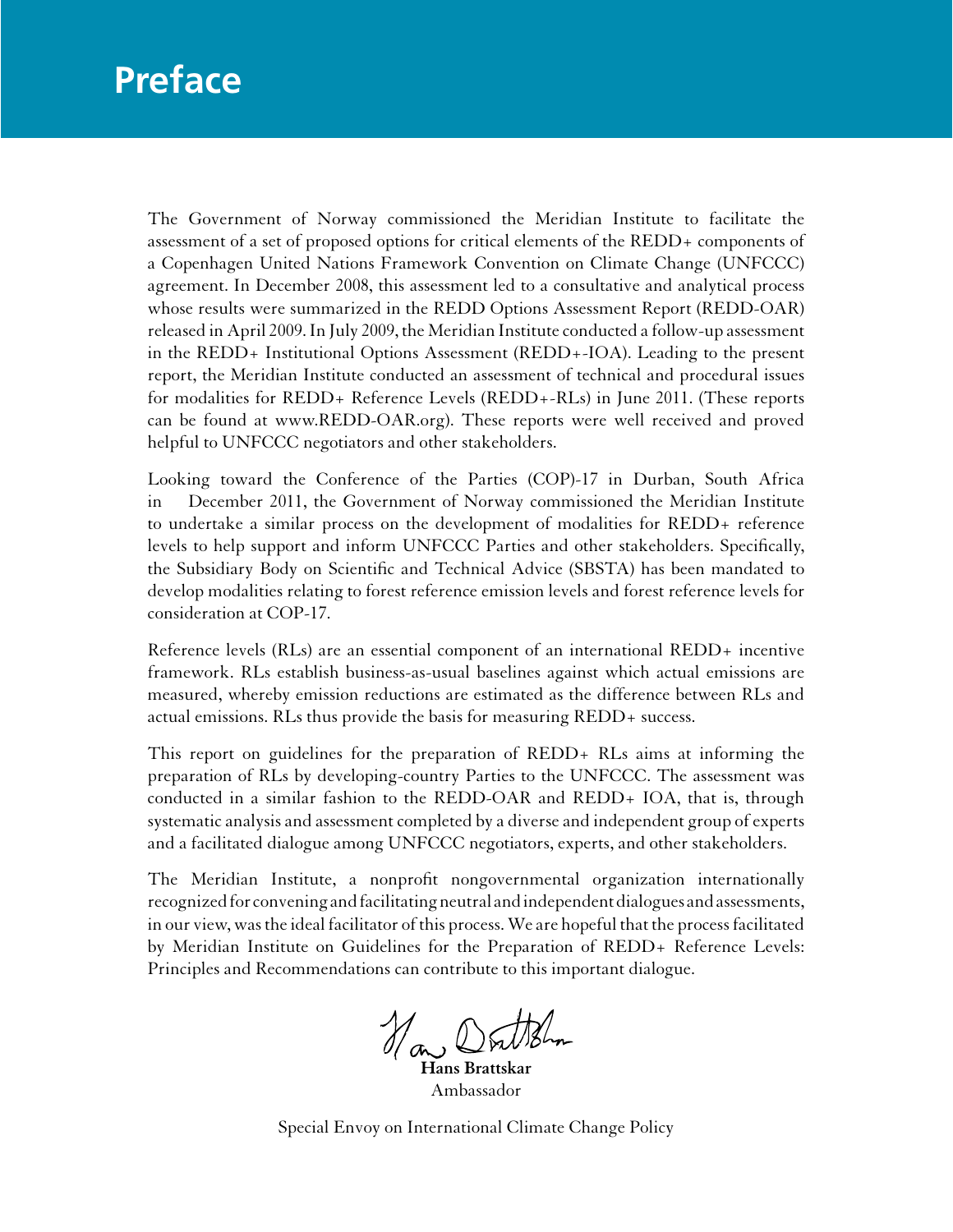<span id="page-3-0"></span>This report proposes guidelines for developing REDD+ reference levels (RLs) under the United Nations Framework Convention on Climate Change (UNFCCC).<sup>1</sup> It identifies principles that should be adhered to, the steps that must be taken, the data that will be required, and shows how the data can be analyzed to produce scientifically credible estimates of historic GHG emissions and removals from forests, which can then be used to project RLs.

REDD+ RLs will provide the benchmark against which future greenhouse gas (GHG) emission reductions and removals can be measured to assess progress that developingcountry Parties to the UNFCCC make in reducing forest-related emissions. In line with decisions taken by the conference of the Parties to the UNFCCC, RLs can be understood as business-as-usual (BAU) baselines developed by taking into account historic emissions and removals, adjusted for national circumstances where necessary to improve reliability.

Preparation of REDD+ RLs should follow the Intergovernmental Panel on Climate Change's (IPCC) principles for reporting of national emissions and removals of GHGs. These principles include: (1) transparency, (2) completeness, (3) consistency, (4) comparability, and (5) accuracy. They imply that RLs submitted to the UNFCCC should be substantiated with information that allows for technical assessment of the data, methodologies, and procedures used in their development, and documentation of how the proposed RLs meets these principles.

Developing countries should start the construction of their RLs by developing scientifically credible estimates of their historic emissions and removals based on data collected according to commonly accepted standards. Such estimates can build on the three IPCC categories of forest and nonforest landuse changethat cover the full scope of REDD+. These categories include "forests converted to other lands" (equivalent to deforestation), "forest remaining as forest" (covering degradation, conservation, enhancement of carbon stocks in existing forests, and sustainable management of forests) and "other lands converted to forest" (covering afforestation and reforestation). The IPCC provides methods for estimating emissions in all three categories. Single RLs can capture the outcomes of all these activities, expressed in terms of emissions or removals.

Developing countries should establish "activity data" and "emission factors" to estimate emissions and removals. Activity data for REDD+ activities refer to the area change data, expressed in hectares per year. Emission factors refer to GHG emissions or removals per unit area, (e.g. tons of  $\mathrm{CO}_2$  emitted per hectare of deforestation). The generation of the relevant activity data and emission factors for RLs should include the following steps:

- Definition of forest used by the country
- Definition of pools and greenhouse gases included in the RL
- Establishment of the applicable historical time period for emissions estimates
- • Description of methods used to estimate carbon stocks
- Estimation of area converted to other land uses
- • Establishment of trends in forest conversion
- Estimation of the area of forest degradation
- • Description of methods used to estimate emission factors for degradation

<sup>&</sup>lt;sup>1</sup> REDD + is Reducing Emissions from Deforestation and Forest Degradation, and the Role of Conservation of Forest Carbon Stocks, Sustainable Management of Forests and Enhancement of Carbon Stocks.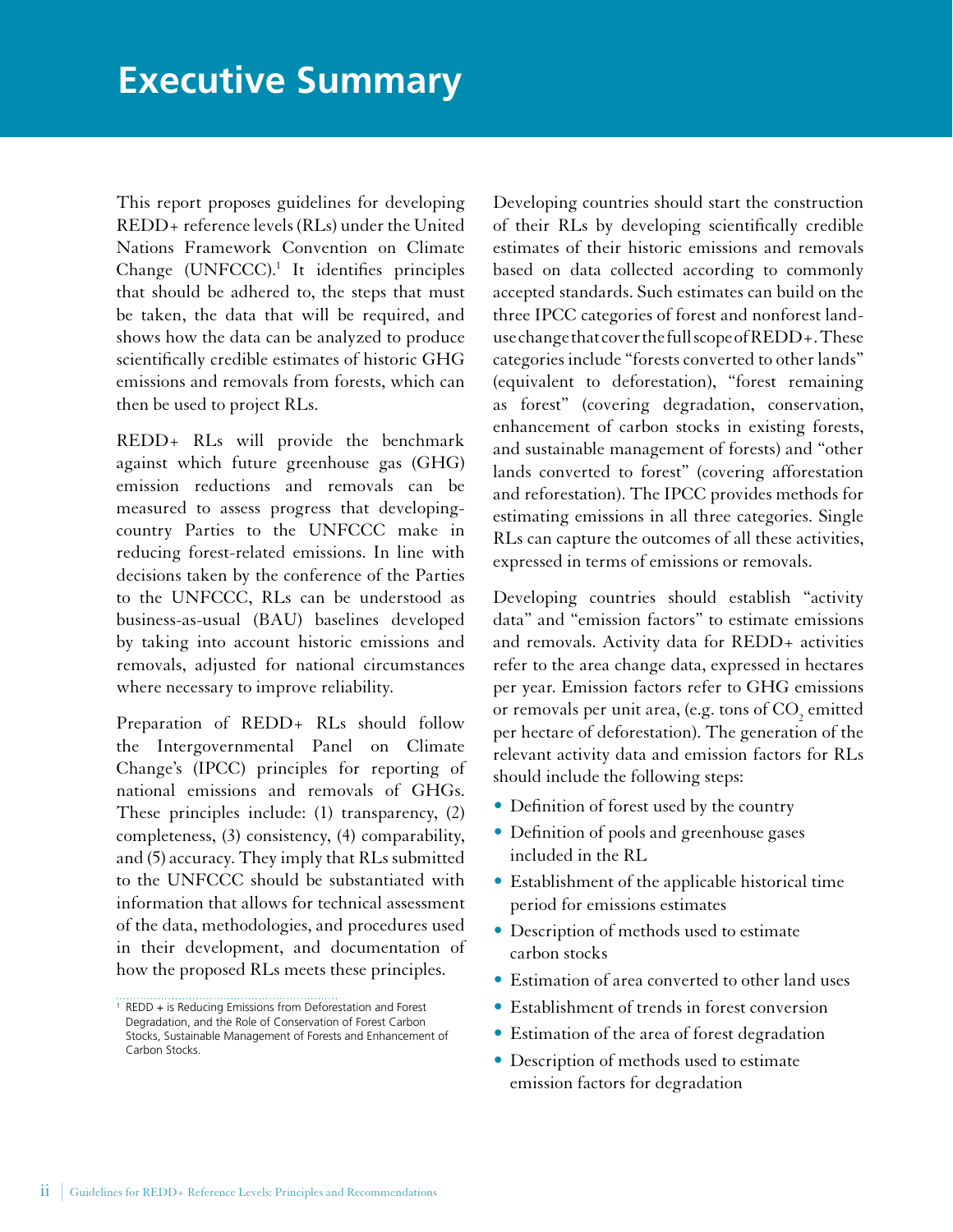Where relevant data do not exist, or are inadequate, countries should acquire such data to prepare a RL. Countries could start by designing a plan, including steps and data needed, that will lead to robust estimates of historic emission and removals. If existing data do not meet established quality criteria, then new data will need to be collected, including:

- • Spatially explicit data for stratifying lands
- Spatially explicit activity data on gross deforestation and gross forestation
- Activity data for forest degradation and carbon stock enhancement
- • Key agents or proximate drivers of deforestation and degradation
- Analysis of key pools
- • Estimates of emission factors for each stratum and activity type

An RL may be adjusted from the historically based projection when doing so will improve its reliability as a benchmark for emission measurements. Such adjustments should be justified and be supported by robust and verifiable empirical data. Adjustments may be justified, for example, where there is sufficient evidence that implementation of national policies, such as investment and development programs, will have major impacts on future forest use.

Generalized circumstances, such as the stage in forest transition, income levels, or global deforestation drivers, have sometimes been considered to be relevant national circumstances. However, at this time we do not have sufficient empirical evidence to suggest a general adjustment of RLs based on these factors. These circumstances may be relevant for establishing benchmarks and adjustments for results-based finance, which lies outside of the scope of this report.

Subnational RLs should be developed according to the same rules and principles as national RLs. They should follow a common set of criteria that facilitate the subsequent reconciliation of RLs on the national level. When a country adopts a national RL, the subnational RL could remain valid until the period scheduled for its review, as long as the national government ensures consistency between the national and the existing subnational RL.

The appendices to this report include an illustration of how its recommendations could translate into UNFCCC guidelines for the preparation of REDD+ RLs, as well as examples of RL development from Brazil and Guyana.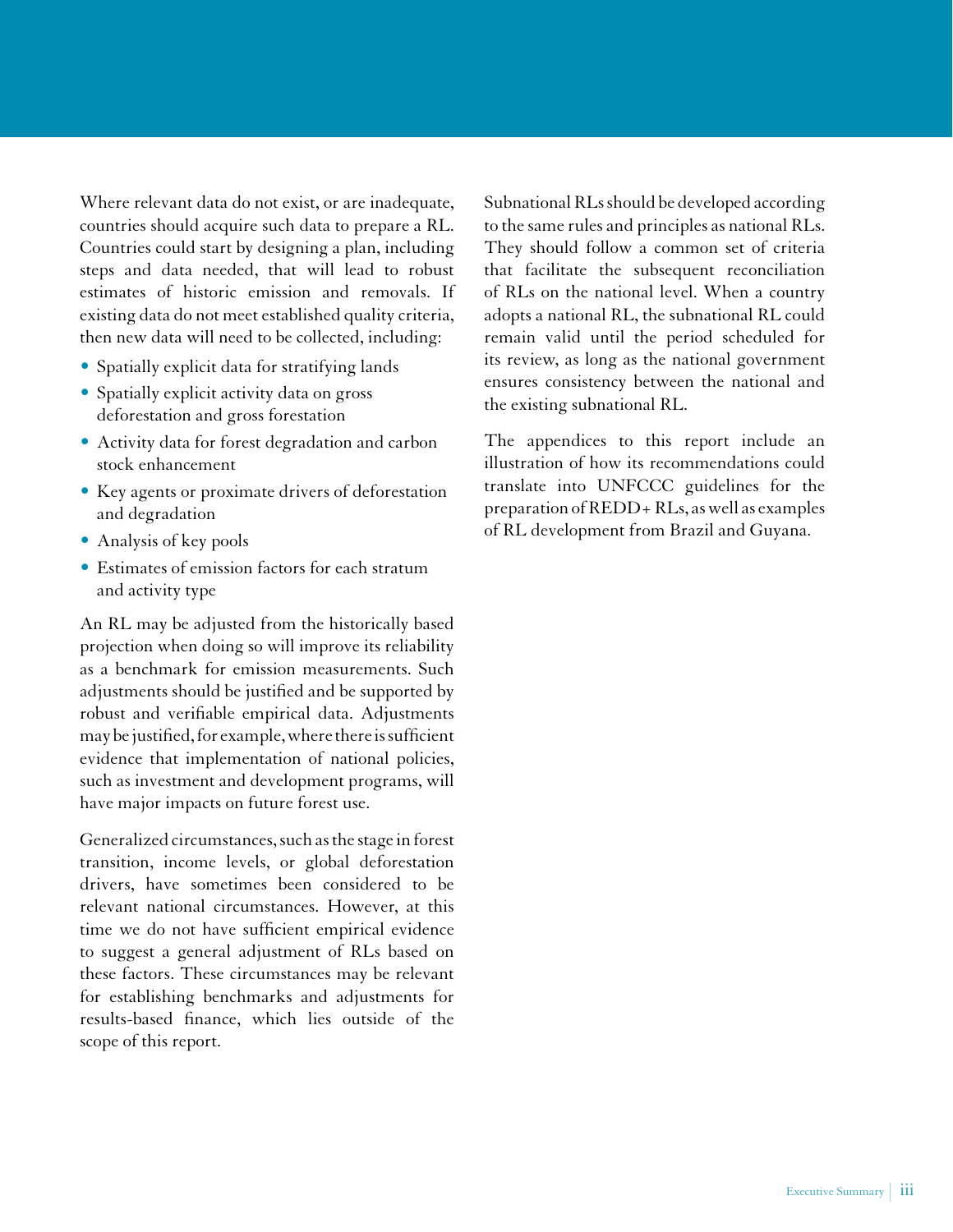# **Contents**

| <b>Guidelines for REDD+ Reference Levels:</b>                   |  |
|-----------------------------------------------------------------|--|
|                                                                 |  |
|                                                                 |  |
|                                                                 |  |
|                                                                 |  |
|                                                                 |  |
|                                                                 |  |
|                                                                 |  |
|                                                                 |  |
| <b>Appendix 1. Guidelines for the Submission of Information</b> |  |
|                                                                 |  |
|                                                                 |  |
| <b>Appendix 2. Two examples</b>                                 |  |
|                                                                 |  |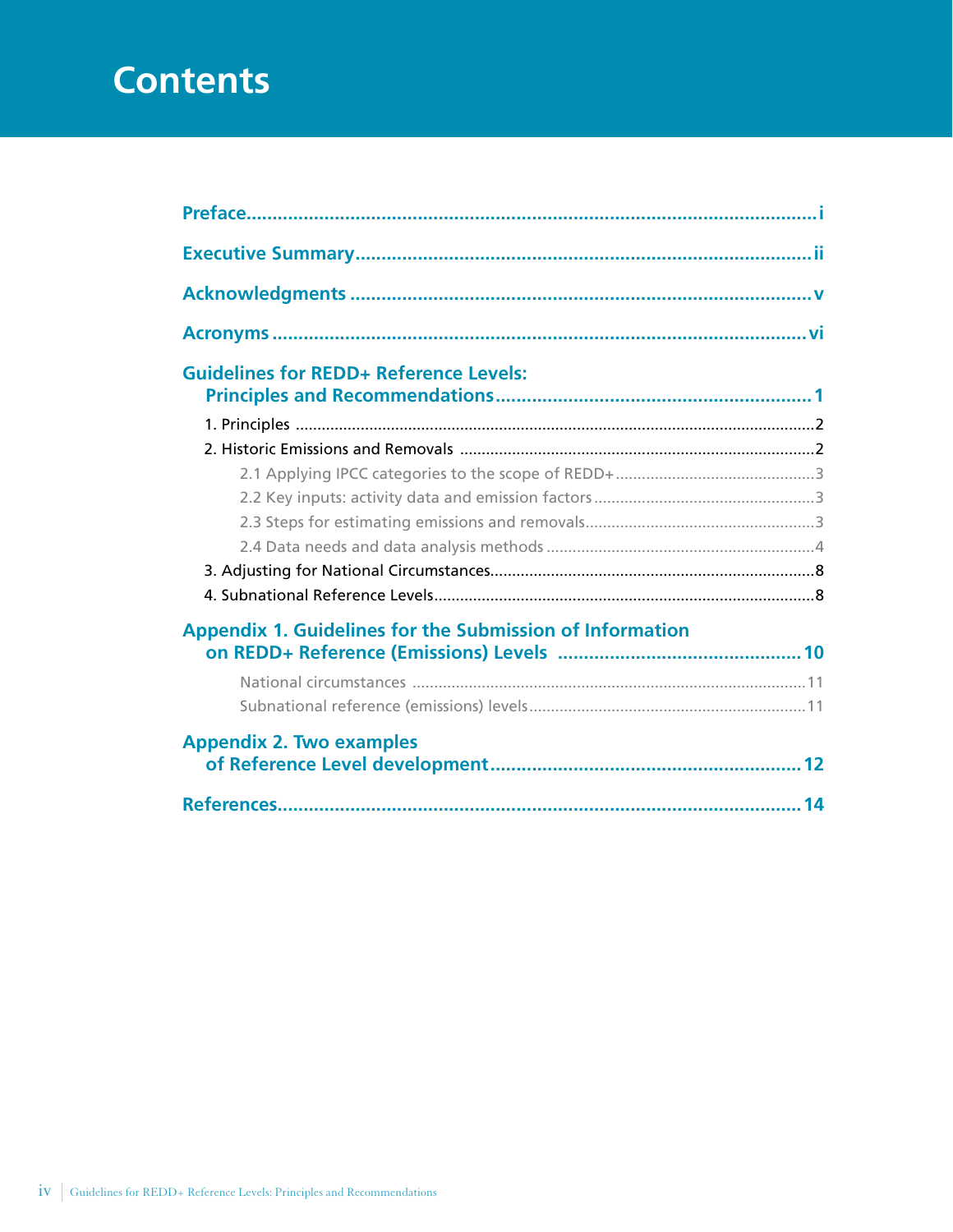# <span id="page-6-0"></span>**Acknowledgments**

We gratefully acknowledge the involvement of the following people who participated in a consultation in Panama City, Panama in October 2011 where a draft version of this report was reviewed and discussed.

| Josefina Braña Varela | Christine Dragisic | Audun Rosland          |
|-----------------------|--------------------|------------------------|
| Michael Bucki         | Peter Graham       | Lucio Santos           |
| Augusto Castro        | Ragna John         | Natalie Unterstell     |
| <b>Bas Clabbers</b>   | Antonio La Viña    | Andrew Ure             |
| Stephen Cornelius     | Catherine Potvin   | Gerardo Vergara Asenjo |

These individuals were asked for input on the scope, structure, and content of this report, but were not asked to seek consensus or to endorse any of the views expressed, for which the authors are solely responsible.

The authors thank Juan Pablo Castro of Climate Focus for his assistance and input, Mary Paden for her assistance with editing, Wenceslao Almazan for his assistance with graphic design, Pascale Ledeur-Kraus of Interprenet and her team for their assistance with translation. The authors also thank Michael Lesnick, Mallorie Bruns, and Liz Duxbury of the Meridian Institute for organizing and facilitating the process that produced this report.

This report was made possible by financial support from the Government of Norway's International Climate and Forest Initiative.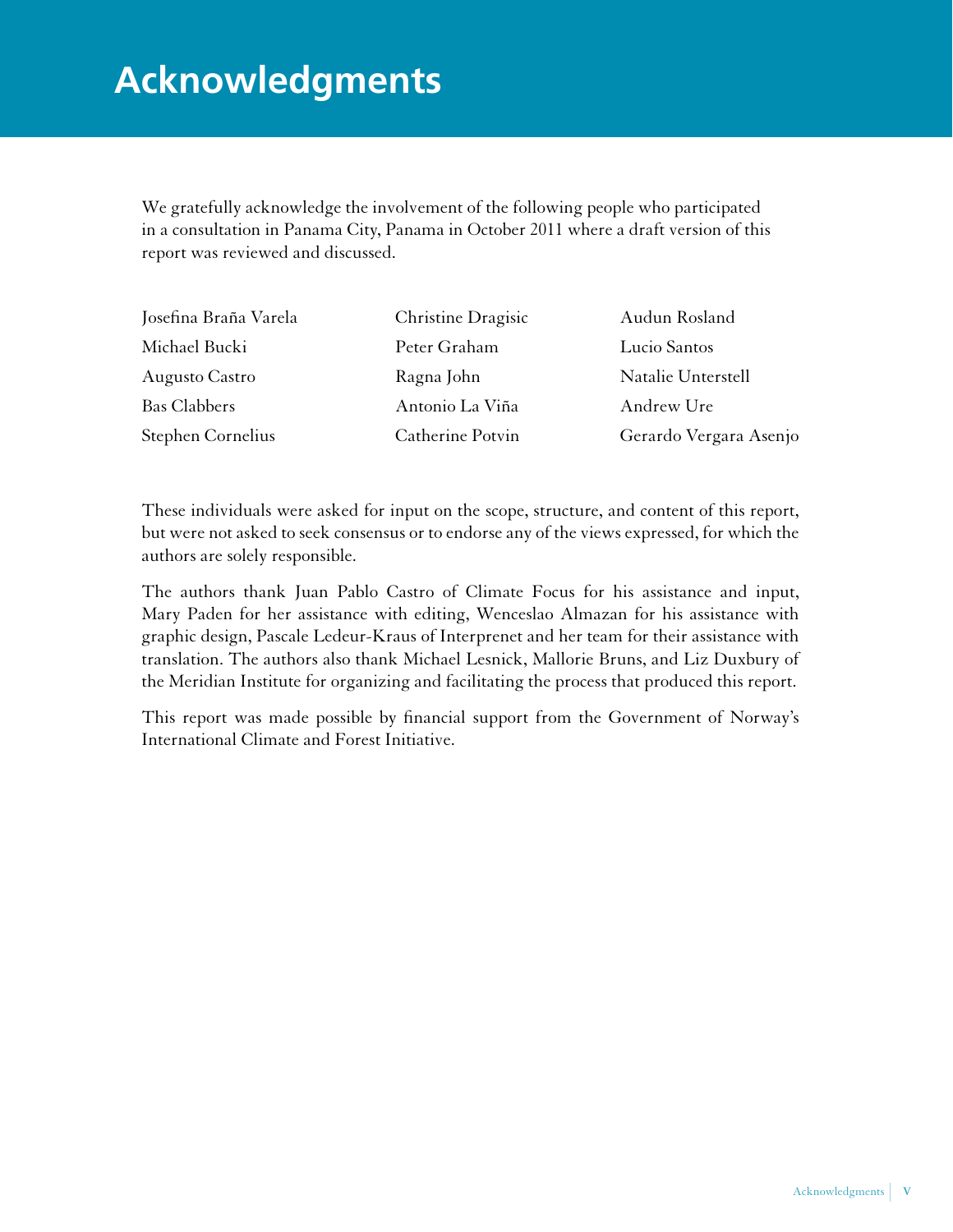# <span id="page-7-0"></span>**Acronyms**

| A/R              | Afforestation/reforestation                                                                                                                                                                  |
|------------------|----------------------------------------------------------------------------------------------------------------------------------------------------------------------------------------------|
| <b>AFOLU</b>     | Agriculture, forestry, and other land use                                                                                                                                                    |
| <b>BAU</b>       | Business as usual                                                                                                                                                                            |
| CO <sub>2</sub>  | Carbon dioxide                                                                                                                                                                               |
| COP              | Conference of Parties                                                                                                                                                                        |
| EU               | European Union                                                                                                                                                                               |
| FAO              | Food and Agriculture Organization of the United Nations                                                                                                                                      |
| <b>FRA</b>       | FAO's Forest Resource Assessment                                                                                                                                                             |
| <b>FT</b>        | Forest transition                                                                                                                                                                            |
| <b>GDP</b>       | Gross domestic product                                                                                                                                                                       |
| <b>GHG</b>       | Greenhouse gas                                                                                                                                                                               |
| <b>GPG</b>       | Good Practice Guidance                                                                                                                                                                       |
| <b>GOFC GOLD</b> | Global Observation of Forest and Land Cover Dynamics                                                                                                                                         |
| Ha               | Hectare                                                                                                                                                                                      |
| <b>HFLE</b>      | High-forest, low-emissions                                                                                                                                                                   |
| <b>IOA</b>       | <b>Institutional Options Assessment</b>                                                                                                                                                      |
| <b>IPCC</b>      | Intergovernmental Panel on Climate Change                                                                                                                                                    |
| <b>MRV</b>       | Measurement, reporting, and verification                                                                                                                                                     |
| <b>NGO</b>       | Nongovernmental Organization                                                                                                                                                                 |
| <b>OAR</b>       | <b>Options Assessment Report</b>                                                                                                                                                             |
| QA/QC            | Quality assurance and quality control                                                                                                                                                        |
| <b>REDD</b>      | Reducing Emissions from Deforestation and Forest Degradation                                                                                                                                 |
| REDD+            | Reducing Emissions from Deforestation and Forest Degradation,<br>and the Role of Conservation of Forest Carbon Stocks, Sustainable<br>Management of Forests and Enhancement of Carbon Stocks |
| <b>RL</b>        | Reference level                                                                                                                                                                              |
| <b>RS</b>        | Remote sensing                                                                                                                                                                               |
| <b>SBSTA</b>     | Subsidiary Body for Scientific and Technical Advice                                                                                                                                          |
| <b>UNFCCC</b>    | United Nations Framework Convention on Climate Change                                                                                                                                        |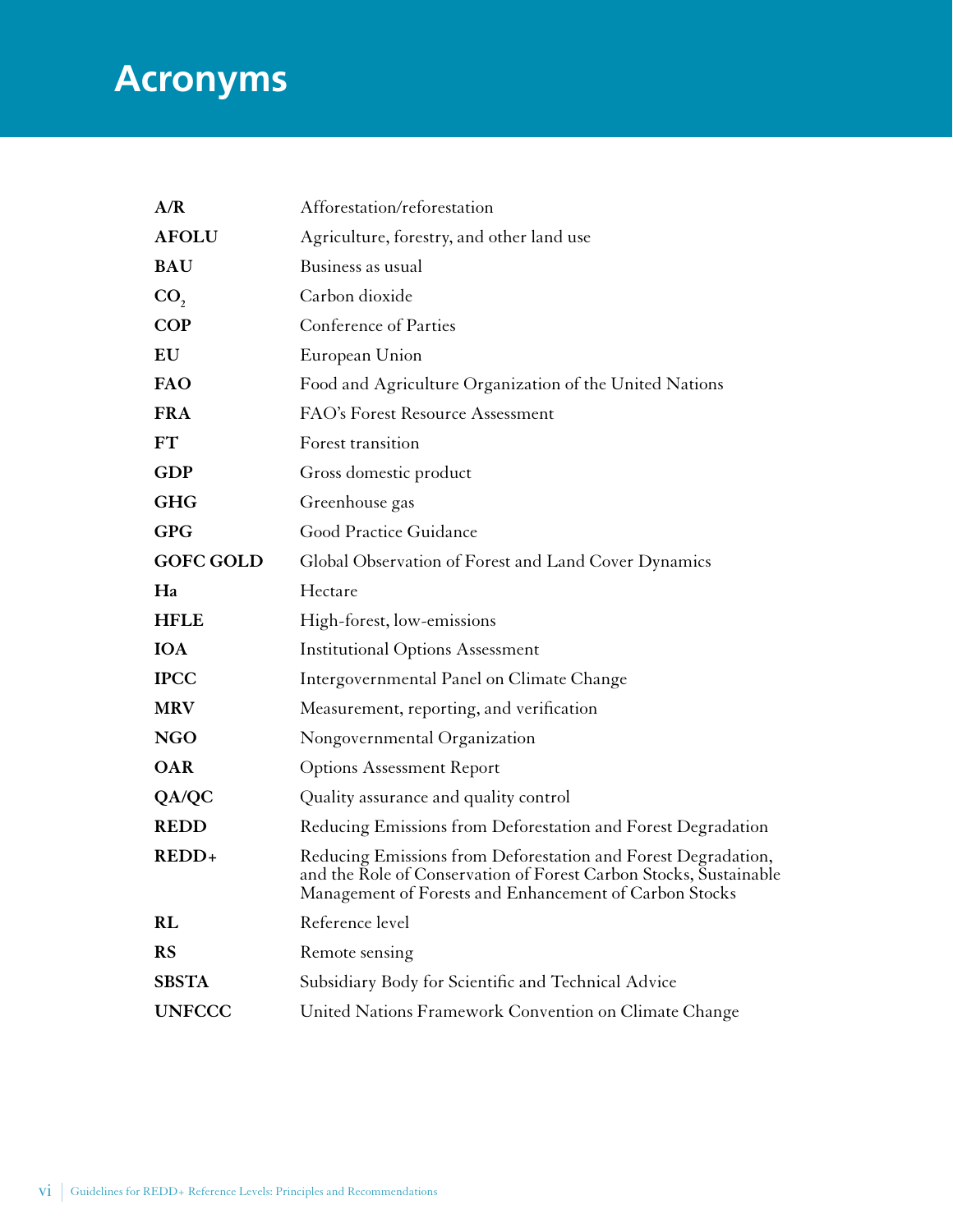<span id="page-8-0"></span>The Conference of the Parties (COP) to the United Nations Framework Convention on Climate Change (UNFCCC) adopted at its sixteenth session (COP-16) a milestone decision on Reducing Emissions from Deforestation and Forest Degradation (REDD+).<sup>2</sup> This decision encourages developing countries to develop a "*national forest reference emission level and/or forest reference level or, if appropriate, as an interim measure, subnational forest reference emission levels and/or forest reference levels, in accordance with national circumstances.*" 3 It also mandates the Subsidiary Body on Scientific and Technological Advice (SBSTA) to develop modalities relating to forest reference emission levels and forest reference levels (RLs) for REDD+ for consideration at the seventeenth session of the COP (COP-17).<sup>4</sup>

REDD+ RLs provide the benchmark against which greenhouse gas (GHG) emission reductions and removals can be measured to assess progress that developing-country Parties make in reducing forest-related emissions. Developing such a benchmark is a fundamental step in ensuring that REDD+ contributes to the ultimate goal of the Convention of stabilizing GHG concentrations at a level that prevents dangerous climate change.<sup>5</sup> The development of RLs to estimate emission reductions is also a necessary step for the design of a results-based

financing mechanism linked to GHG emissions and removals, but is distinct from the decision on how to  $link$  REDD+ finance to the RLs.

In line with decisions taken by the COP, RLs can be understood as business-as-usual (BAU) baselines developed by taking into account historic GHG emissions and removals, adjusted for national circumstances where necessary to improve reliability.

### The UNFCCC:

- Refers to RLs as a tool to demonstrate reductions in GHG emissions from deforestation;<sup>6</sup>
- Recognizes that RLs should be established transparently taking into account historic data, and adjusted for national circumstances; $^7$  and
- States that subnational RLs can be developed as an interim measure toward developing national reference levels.<sup>8</sup>

This report is intended to inform the guidelines for RL development that could be included in a recommendation for a COP-17 decision on modalities for REDD+ RLs. It identifies what steps need to be taken, what data are required, and how the data can be analyzed to produce scientifically credible estimates of emissions and removals. This report builds on *Modalities for REDD+ Reference Levels – Technical and Procedural Issues,*<sup>9</sup> disseminated at the thirty-fourth session of the SBSTA in June 2011, which provided a comprehensive overview of both substance and process considerations for the adoption of REDD+ RLs. At that time, various UNFCCC negotiators requested specific additional analysis and recommendations to inform the development of guidelines for the preparation of REDD+ RLs by developing-country Parties.

9 Meridian Institute. 2011.

<sup>2</sup> REDD+ is Reducing Emissions from Deforestation and Forest Degradation, and the Role of Conservation of Forest Carbon Stocks, Sustainable Management of Forests and Enhancement of Carbon Stocks.

<sup>3</sup> Decision 1/CP.16. para 71(b).

<sup>4</sup> Decision 1/CP.16. Appendix 2 (b).

<sup>&</sup>lt;sup>5</sup> Article 2 of the UNFCCC states: "The ultimate objective of this Convention and any related legal instruments that the Conference of the Parties may adopt is to achieve, in accordance with the relevant provisions of the Convention, stabilization of greenhouse gas concentrations in the atmosphere at a level that would prevent dangerous anthropogenic interference with the climate system."

<sup>6</sup> Decision 2/CP.13 para. 7(a).

<sup>7</sup> Decision 4/CP.15, para. 7.

<sup>8</sup> Decision 1/CP.16. para 71(b).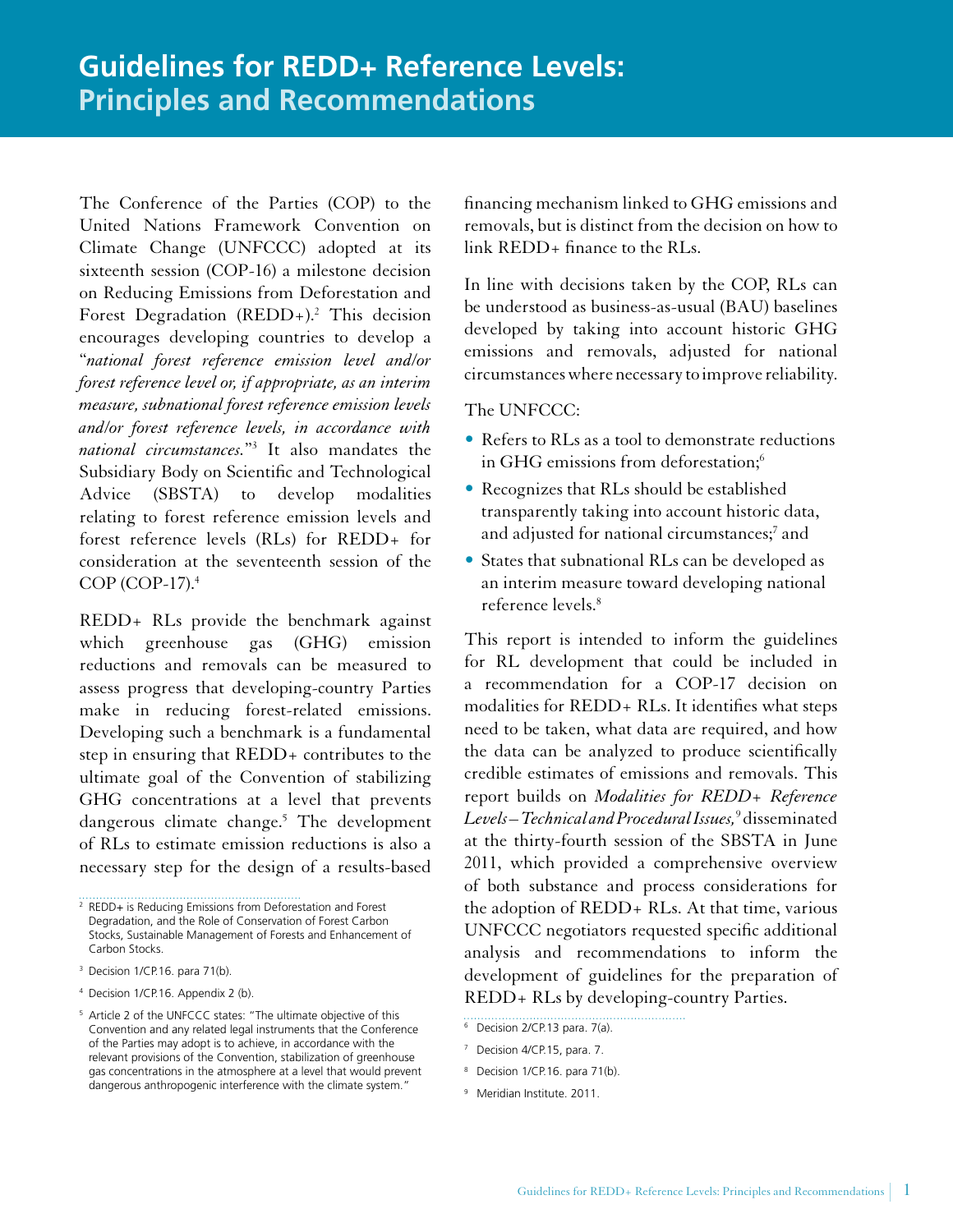<span id="page-9-0"></span>This report reviews principles relevant to the preparation of REDD+ RLs and describes a methodological framework for developingcountry Parties that is consistent with those principles. In Appendix 1, we provide an illustration of how these principles and the methodological framework could translate into UNFCCC guidelines for the preparation of REDD+ RLs for consideration by negotiators as part of a SBSTA decision on modalities for REDD+ RLs. Appendix 2 gives examples of how RLs were established in two countries, including: (1) a subnational (Amazon only) RL based on historic deforestation data developed by Brazil and used as the basis for compensation through the Amazon Fund; and (2) a national RL for Guyana that has been used, in combination with global deforestation data, to calculate compensation under a bilateral agreement with Norway.

# **1. Principles**

Under the UNFCCC, and as elaborated by the IPCC, five general principles guide the reporting of estimates of national emissions and removals of GHGs. These five principles should be equally applicable to the preparation of RLs. These principles are: (1) transparency, (2) completeness, (3) consistency, (4) comparability, and (5) accuracy.

*Transparency* implies that the assumptions and methods used to prepare RLs are clearly and fully described. RLs should be *complete* with respect to relevant pools and categories of activities; where pools or activities are missing, their absence should be documented along with a justification for their exclusion. RLs should be prepared in a way that is *consistent* with accepted standards of carbon accounting, and that allows for *comparison* of RLs among countries. To ensure *accuracy,* bias must be avoided and uncertainty must be reduced.<sup>10</sup> When necessary to address large uncertainties in emission and removal estimates for key sources, the additional <sup>10</sup> IPCC (2006).

principle of *conservativeness* should be applied: conservativeness requires that, when completeness and accuracy are lacking, the risk of overestimation is lower than the risk of underestimation. $11$ 

RLs submitted to the UNFCCC should be substantiated with information that: (1) allows for technical assessment of the data, methodologies, and procedures used in its development; and (2) documents how the RL meets the principles described above. The RL guidelines should refer to existing methodologies and standards but should also take into account data constraints in developing countries.

# **2. Historic Emissions and Removals**

Developing countries should start their construction of RLs by developing scientifically credible estimates of their historic emissions and removals based on data collected according to commonly accepted standards. Not only will a scientifically robust estimate of historic emissions and removals provide the basis against which performance can be measured, but it will also help countries better understand the cause, magnitude, and location of historic emissions and removals and inform the development of REDD+ strategies.

Many developing countries have produced national communications that include estimates of GHG emissions and removals from changes in the use and management of forest land. However, the quality of these data is often poor, and they are rarely updated regularly. The data are often based on default Intergovernmental Panel on Climate Change (IPCC) Tier 1 emission factors. Thus, most countries will be better served by designing, and then building capacity for, a robust system for data collection and analysis as they initiate the process of RL development.

The first step in developing a RL is the construction of a scenario based on historic emissions and removals. To develop this scenario, one must identify and quantify the land areas that show decreases and increases in forest carbon stocks.

11 Grassi, *et al* (2008).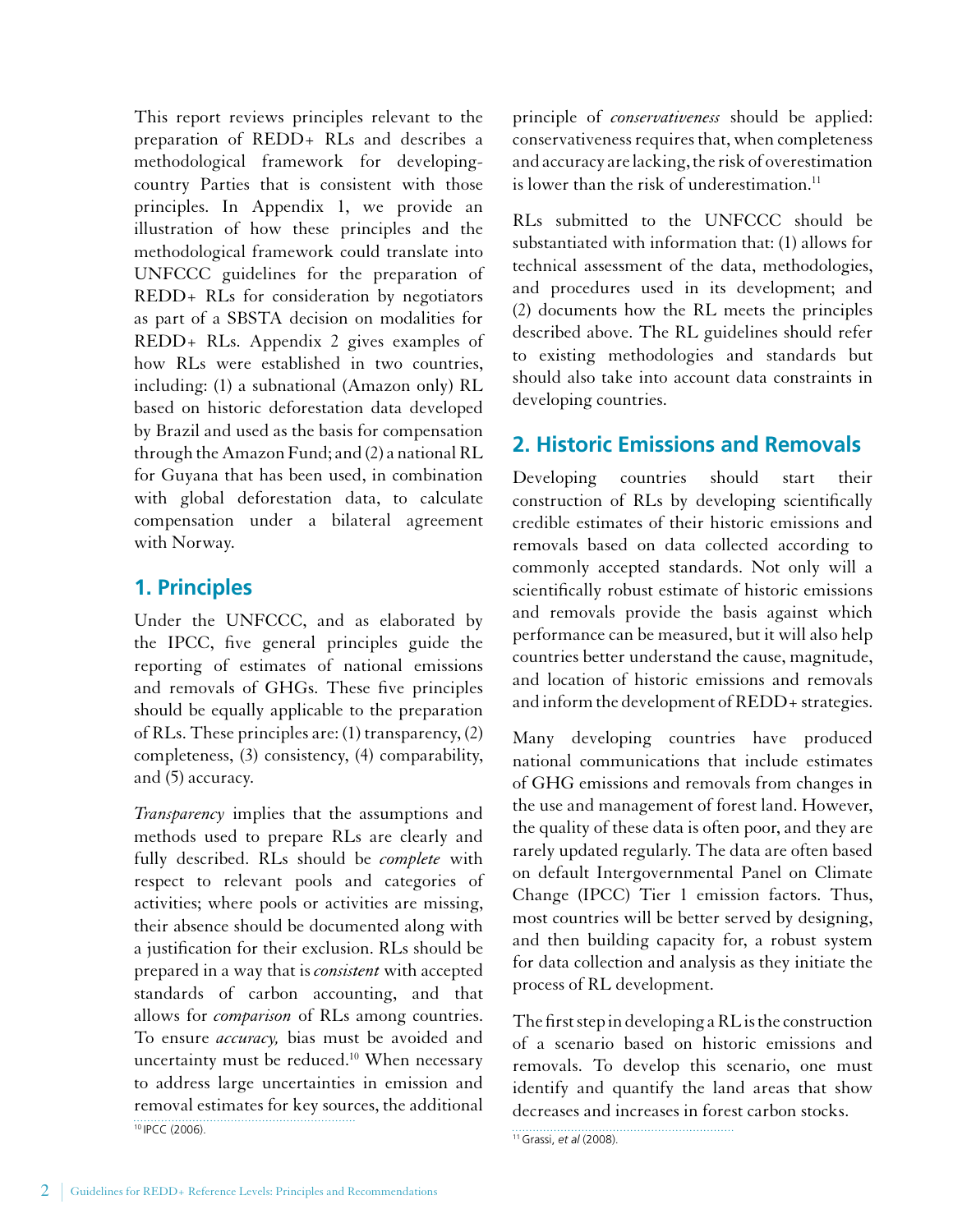## <span id="page-10-0"></span>**2.1 Applying IPCC categories to the scope of REDD+**

To accomplish this first step, countries can either: (1) attempt to define each REDD+ activity based on a variety of unique criteria, taking into account national circumstances, a process that can be difficult and time consuming, $12$  or (2) use the 2003 IPCC Good Practice Guidance (GPG) framework, which provides approaches and methods for estimating GHG emissions and removals from changes in the use and management of forest lands. Under this framework, which is already accepted by all Parties, the full scope of REDD+ is covered by the following three land-cover change categories:

- "Forests converted to other lands" is equivalent to deforestation.
- "Forest remaining as forest" includes the results of activities involving forest degradation, conservation of forest carbon stocks, sustainable management of forests, and enhancement of forest carbon stocks through increases in the carbon density of degraded forests.
- "Other lands converted to forest" includes enhancement of carbon stocks through afforestation or reforestation of nonforest land.

The inclusion of these categories in the scope of REDD+ does not mean that each has to have its own separate RL. Rather, RLs may correspond to the outcomes of all of these activities, expressed in terms of GHG emissions and/or removals.

## **2.2 Key inputs: activity data and emission factors**

The GPG offers two basic inputs with which to generate inventories of GHG emissions/removals: (1) *activity data*, and (2) *emission factors*.

*Activity data* refer to the extent of an emission/ removal category. In the cases of deforestation, forestation (afforestation/reforestation), forest degradation, and enhancement of forest carbon stocks, activity data refer to the areal extent of those activities, that is, the area change data expressed in hectares per year. Forest area change data should be expressed as gross changes, they should be spatially explicit, and they should be able to be tracked into the future (i.e. monitoring how a given pixel changes through time). Such data would be based on interpretation of remotesensing imagery.

It is also relevant to include *trends* in activity data for deforestation, degradation, and forestation. Not only are estimates of annual averages over a period of time needed, but also systematic patterns of change over the same period. A partial extrapolation of such historic trends could improve the reliability of BAU projections.<sup>13</sup>

*Emission factors* refer to GHG emissions and/ or removals per unit area, for example, tons of carbon dioxide  $(CO_2)$  emitted per hectare of deforestation. Emissions/removals resulting from land-use conversion can be estimated by one of two methods: either the difference in carbon stock (i.e., difference between forest and annual cropland) or the difference between the gain and loss of carbon (e.g., loss due to timber harvesting and gain from regrowth) of the pre- and postconversion land cover category.

## **2.3 Steps for estimating emissions and removals**

Although the process followed to prepare RLs will likely vary by country, certain steps will be common to all. **Table 1** lists some of these common steps, with examples and references that explain how to fulfill them.

<sup>12</sup> IPCC (2003).

<sup>&</sup>lt;sup>13</sup> Such trends (changes in rates of deforestation and forestation) can also be indicative of the stage in the forest transition.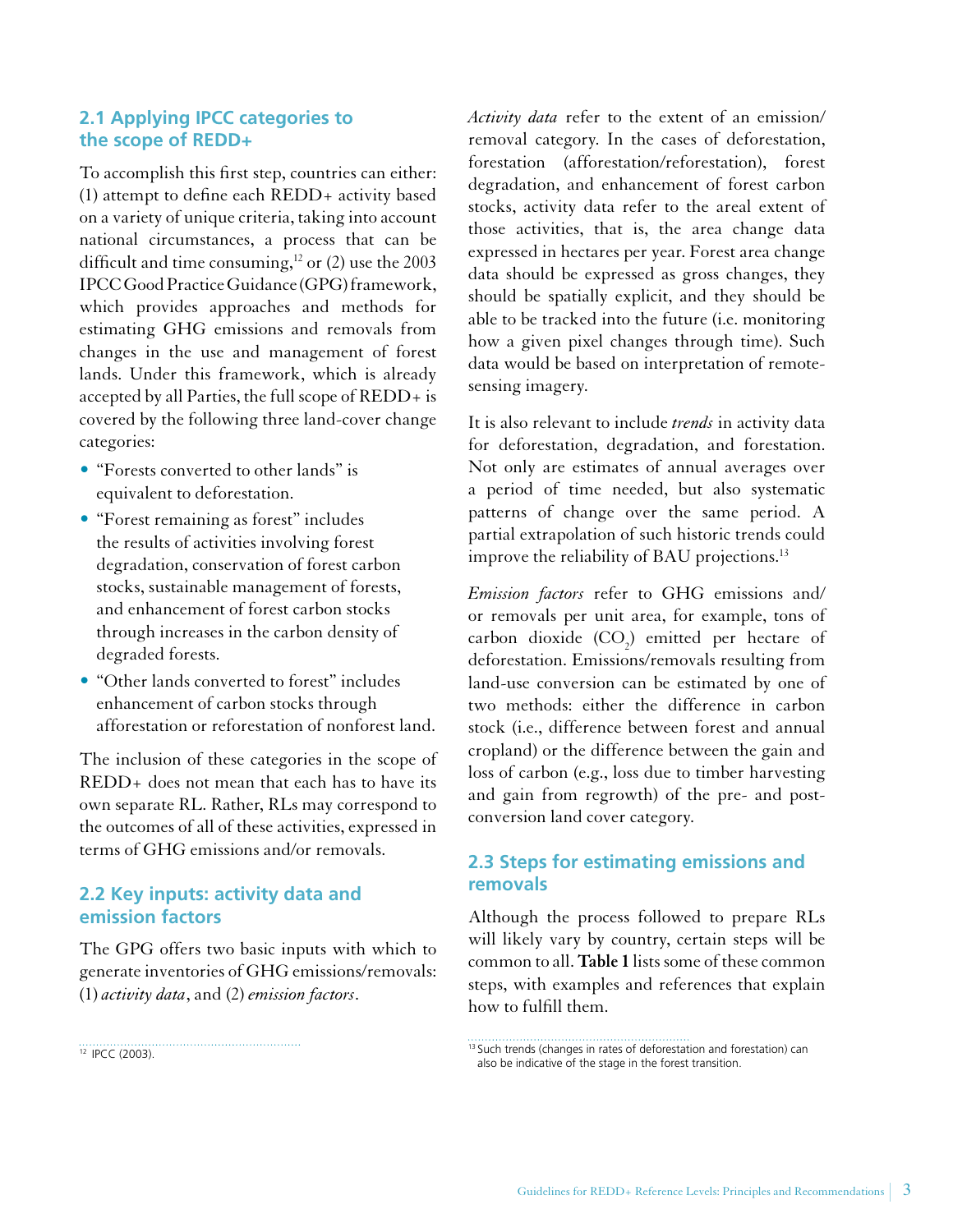#### <span id="page-11-0"></span>**Table 1. Generally applicable steps for the preparation of REDD+ RLs**

| <b>Step</b>                                                                                         | <b>Example</b>                                                                                                                                                                                                                                                                                   | <b>References</b>                                                                                                        |
|-----------------------------------------------------------------------------------------------------|--------------------------------------------------------------------------------------------------------------------------------------------------------------------------------------------------------------------------------------------------------------------------------------------------|--------------------------------------------------------------------------------------------------------------------------|
| 1. Define the pools and gases<br>included in the RL with a<br>justification for their inclusion     | Above-ground, below-ground, and dead wood, since<br>other pools are insignificant; includes CO <sub>2</sub> only, as non-<br>CO <sub>2</sub> gases are de minimus                                                                                                                                | <b>IPCC 2006</b><br>Guidelines <sup>13</sup>                                                                             |
| 2. Specify the definition of<br>forest used                                                         | All lands with tree canopy cover of 20% or more, with<br>minimum area of 1 ha, and trees taller than 3 m                                                                                                                                                                                         | According to<br>thresholds for<br>defining forest<br>in the Marrakesh<br>Accords <sup>14</sup>                           |
| 3. Establish the historic time period<br>within which emissions and<br>removals will be estimated   | 2000 to 2010                                                                                                                                                                                                                                                                                     |                                                                                                                          |
| 4. Describe the methods used to<br>estimate carbon stocks for the<br>selected time period           | Because no data exist in country, a plan was designed<br>and implemented to collect data from a sufficient<br>number of plots in the forest class where deforestation<br>had occurred during the selected time period to<br>achieve uncertainty around the mean of +/-15% with<br>95% confidence | <b>Global Observation</b><br>of Forest and Land<br><b>Cover Dynamics</b><br>(GOFC)-GOLD<br>Sourcebook 2010 <sup>15</sup> |
| 5. Estimate the area of forest<br>annually converted to different<br>land uses                      | X million hectares cleared for small-scale grazing lands,<br>Y million hectares for industrial-scale annual crops, and Z<br>million for conversion to small-scale oil palm plantations                                                                                                           | <b>GOFC-GOLD</b><br>Sourcebook 2010                                                                                      |
| 6. Document past trends in forest<br>conversion                                                     | Annual conversion of forest to nonforest land decreased/<br>increased by XX over the past 10 years                                                                                                                                                                                               |                                                                                                                          |
| 7. Estimate the area of forest<br>degradation by each driver (e.g.<br>logging, charcoal production) | Y million hectares of selective logging concessions, Z<br>million hectares of forest subject to fuelwood/charcoal<br>production; X thousand hectares illegally logged                                                                                                                            | GOFC-GOLD<br>Sourcebook 2010                                                                                             |
| 8. Describe the methods used to<br>estimate emission factors for<br>forest degradation              | Because no data exist in country, a plan was designed<br>and implemented to collect data on carbon losses from<br>logging and fuel collection                                                                                                                                                    | GOFC-GOLD<br>Sourcebook 2010                                                                                             |

<sup>14</sup> IPCC (2006).

<sup>15</sup> Decision 2/CP.7.

<sup>16</sup> GOFC-GOLD (2010).

### **2.4 Data needs and data analysis methods<sup>17</sup>**

Data must be analyzed in order to derive inputs for the IPCC framework for estimating historic emissions and removals from changes in forest cover. These analyses will provide improved information on the magnitude and location of the emissions/ removals and the main causes and drivers of forest carbon loss that can also inform the development of national and subnational REDD+ strategies.

Many countries seek to harmonize existing data from a variety of sources. However, harmonizing data to generate estimates of historic GHG emissions/ removals will be difficult if existing data are incomplete, contain substantial inaccuracies, or lack methodological rigor. A better starting point would be for countries to first design a plan that includes steps, data needed, and targeted uncertainty levels that will produce robust estimates of historic emission and removals. They can then determine where existing data fit into this plan and what new data are needed.

Existing ground-based data may include forest inventories, past scientific studies, or location-specific forest carbon stock data. Existing land cover data

<sup>&</sup>lt;sup>17</sup> Details on methods for analyzing the data needed for estimating historic emissions are available in the literature and are summarized and organized into practical steps in chapters of GOFC GOLD, for example, Ch. 2.1 Activity data for deforestation, 2.2 Activity Data for degradation, 2.3 Carbon stocks and Emission factors, and 2.4 Estimating emissions from deforestation and degradation.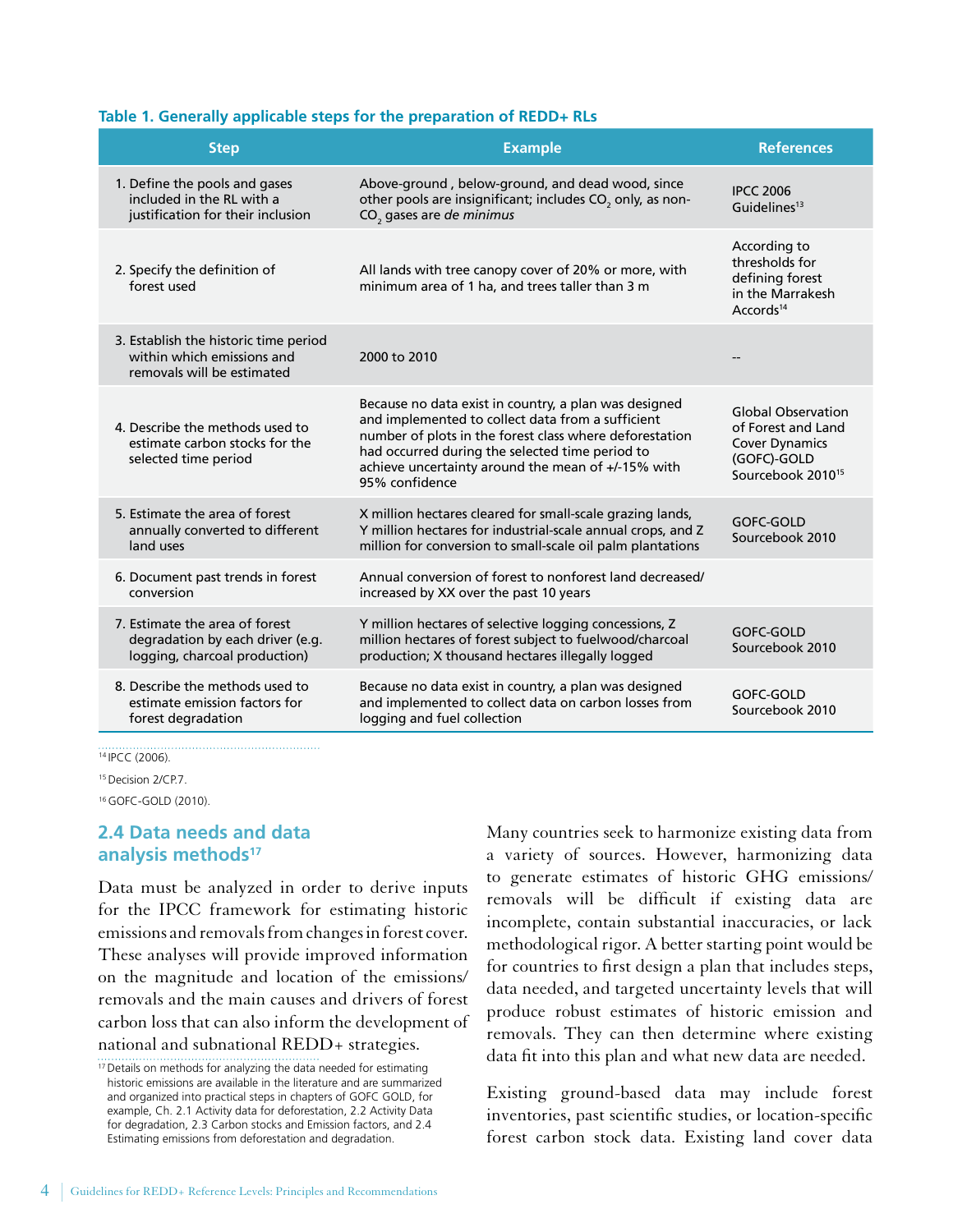may include vegetation maps, land cover maps from different satellite sensors, and other maps of varying accuracy. When assessing the quality of the data and collection methods to determine if they should contribute to RL development, countries should address the following issues:

- • Is the ground-based data current? Are forest conditions when data were collected (e.g., prior to 2000) similar to recent conditions? If not, the old data may have little value.
- • Do the data cover, and are they representative of, the area of interest (i.e., forests that have undergone change)?
- • Are the data of low uncertainty? For example, are the ground data based on a sufficient number of plots to result in low sampling error; do the mapping data use standard accuracy assessment methods and is the accuracy achieved reported?
- • If using timber volume inventories, do they report the volume of all species (not only commercial timber) and all size classes (to at least a minimum of 10 cm diameter)?

If existing data do not meet these criteria, new data – as described in Table 2 – will need to be collected and analyzed.

| <b>Type of Data</b>                                                                                | <b>Source of Data</b>                                                                                                                                                                                                                                                                                                                                                                                                                                                                                                                                                                                                               | <b>Analytical Steps</b>                                                                                                                                                                                                                                                                                                                                                                                                                                                                                                                                                                                                                                                                                                                                                         |
|----------------------------------------------------------------------------------------------------|-------------------------------------------------------------------------------------------------------------------------------------------------------------------------------------------------------------------------------------------------------------------------------------------------------------------------------------------------------------------------------------------------------------------------------------------------------------------------------------------------------------------------------------------------------------------------------------------------------------------------------------|---------------------------------------------------------------------------------------------------------------------------------------------------------------------------------------------------------------------------------------------------------------------------------------------------------------------------------------------------------------------------------------------------------------------------------------------------------------------------------------------------------------------------------------------------------------------------------------------------------------------------------------------------------------------------------------------------------------------------------------------------------------------------------|
| <b>Spatially explicit</b><br>data for stratifying<br>lands                                         | Maps of biophysical factors (e.g. vegetation,<br>elevation and slope, climate zones),<br>disturbance history (e.g. past logging),<br>transportation networks, population centers,<br>forest management designations (e.g.<br>production, protection).                                                                                                                                                                                                                                                                                                                                                                               | Generate georeferenced spatial factor<br>maps, overlay on remote sensing products<br>to delineate forest areas with similar<br>characteristics (i.e. strata).                                                                                                                                                                                                                                                                                                                                                                                                                                                                                                                                                                                                                   |
| <b>Spatially explicit</b><br>activity data on<br>gross deforestation<br>and gross<br>forestation   | Time series of remote sensing products for<br>a minimum of 3 times within at least 10<br>years (e.g. freely available Landsat data<br>since 1990). <sup>17</sup>                                                                                                                                                                                                                                                                                                                                                                                                                                                                    | Develop forest/nonforest cover map for<br>beginning year with quantified accuracy. Use<br>change- detection method to obtain gross loss<br>and gross gain in forest cover for each time<br>interval in map and tabular formats (e.g. ha/yr<br>for 2000-2005 and 2005-2010).                                                                                                                                                                                                                                                                                                                                                                                                                                                                                                     |
| <b>Activity data</b><br>for forest<br>degradation <sup>18</sup><br>and carbon stock<br>enhancement | Selective logging:<br>Maps of concession areas and forest cover,<br>and multi-year medium- to high-resolution<br>remote sensing products and/or<br>reliable historic records of timber extraction<br>rates $(m3/yr)$ .<br><b>Escaped fires:</b><br>Multi-year medium to high resolution<br>imagery of fire products coupled with<br>optical imagery.<br>Low-level wood extraction for fuel or<br>local use:<br>Very high-resolution satellite or<br>aerial imagery.<br>Tree planting:<br>Area and location of each type of activity<br>(e.g. reforestation, enrichment planting, trees<br>outside forest) by species types and age. | Estimate areas being logged from manual<br>or automatic delineation of changing road<br>network in forest areas; change in canopy<br>characteristics from tree gaps/skid trails in<br>high resolution imagery.<br>Field measures of losses of biomass carbon in<br>gaps (e.g. t C/m <sup>3</sup> extracted) due to tree felling<br>and collateral damage combined with annual<br>rates of timber extraction.<br>Manual or automatic delineation of burn<br>scars to obtain area burned.<br>Manual or automatic interpretation of<br>change in canopy characteristics from tree<br>gaps and small trails to detect degrading<br>activities.<br>Compile and summarize data into strata (e.g.<br>location plus species type plus age class) that<br>relates to their carbon stocks |

### **Table 2. Collection of relevant data for REDD+ RLs**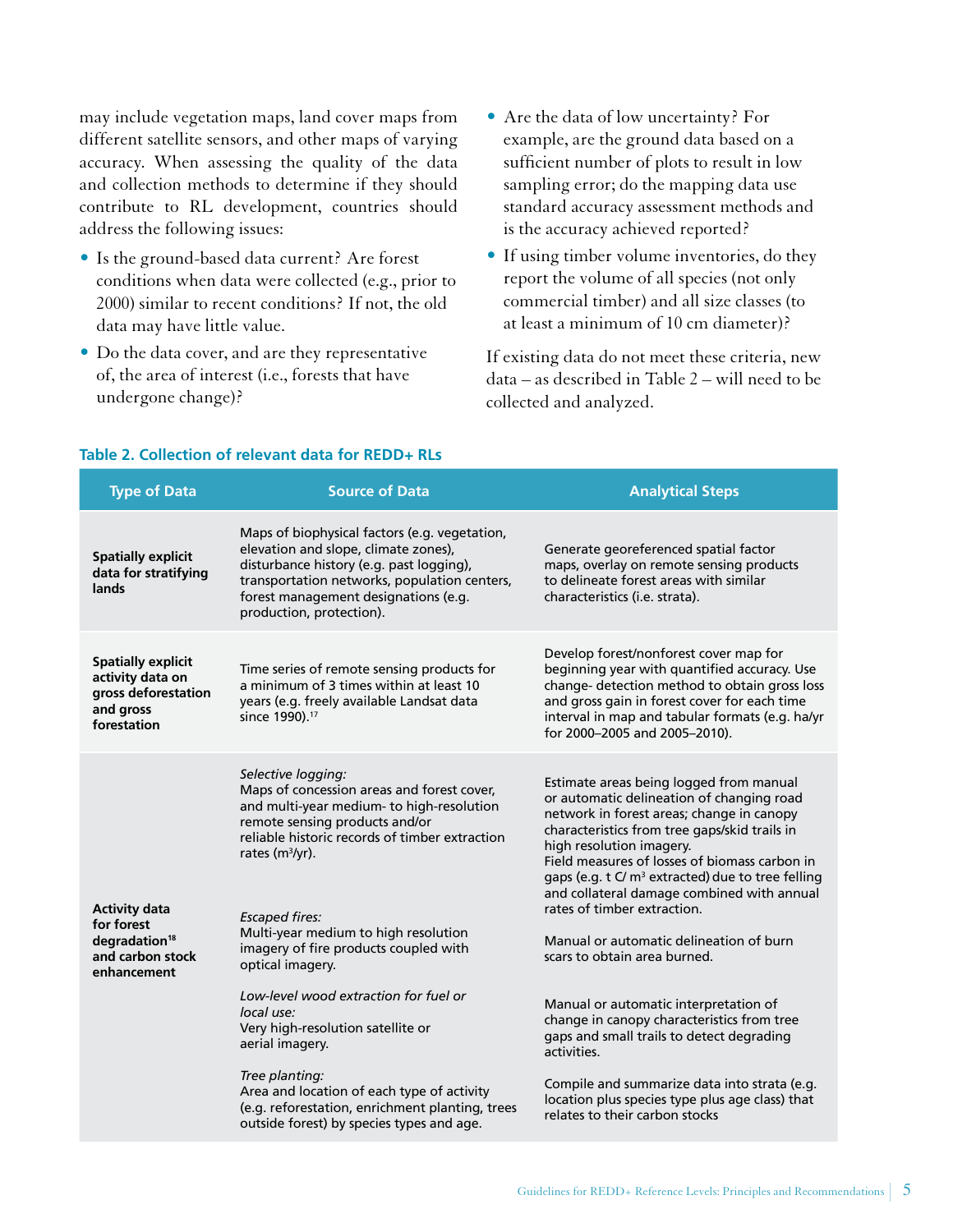| <b>Type of Data</b>                                                                     | <b>Source of Data</b>                                                                                                                                                                                                                                                                                                                                                                                                                           | <b>Analytical Steps</b>                                                                                                                                                                                                                                                                                                                                                                                                                                                                                                                                                     |
|-----------------------------------------------------------------------------------------|-------------------------------------------------------------------------------------------------------------------------------------------------------------------------------------------------------------------------------------------------------------------------------------------------------------------------------------------------------------------------------------------------------------------------------------------------|-----------------------------------------------------------------------------------------------------------------------------------------------------------------------------------------------------------------------------------------------------------------------------------------------------------------------------------------------------------------------------------------------------------------------------------------------------------------------------------------------------------------------------------------------------------------------------|
| Key agents or<br>proximate drivers<br>of deforestation<br>and degradation <sup>19</sup> | Remote sensing imagery used for<br>deforestation and forest degradation<br>assessments, other map layers<br>of transportation networks and<br>population centers.                                                                                                                                                                                                                                                                               | Assess characteristics of post-clearing<br>land cover: large clearings (e.g. >25 ha) are<br>likely to be industrial- scale agriculture; small<br>clearings are likely to be smallholder farmers<br>and shifting cultivators; seasonal patterns in<br>"greening" indicate annual versus perennial<br>crop versus grassland, etc. Manual delineation<br>of expanding road network, population<br>centers, or timber extraction activities.                                                                                                                                    |
| <b>Analysis of</b><br>key pools                                                         | Estimates of carbon (C) stocks in all nonsoil<br>pools from existing data or newly collected<br>data from field pilot plots. For soil pool,<br>estimates of soil C stock to 30 cm depth<br>in forest strata likely to be converted to<br>agriculture, (e.g. from forest to annual crops;<br>from soil sampling in forests typical of those<br>deforested during historic period; and from<br>the Harmonized World Soil Database). <sup>20</sup> | Summarize existing data obtained from<br>literature sources or other national sources<br>such as universities and research centers. If no<br>data are available, collect measurements of<br>all pools from field plots (>15 plots) in each<br>stratum using standard methods, estimate<br>the proportion of the total stock in each pool.<br>Consider excluding pools that account for<br>less than 5% of total stock. Estimate emission<br>factors for changes in management of soil<br>using the IPCC Agriculture, Forestry, and<br>Other Land Use (AFOLU) (2006) method. |
| <b>Estimates of</b><br>emission factors for<br>each stratum                             | Appropriate allometric equations for forests.<br>Good-quality existing data from forest<br>inventories or other studies with good<br>coverage for each stratum or statistically<br>sound field data collected for all<br>selected pools.<br>For emission factors for degradation, use<br>the gain-loss method based on estimates of<br>emissions per unit of timber extracted and<br>regrowth rates (e.g. in t C/ha/yr).                        | Compile existing allometric equations,<br>validate their suitability for national forests or<br>derive new ones if not valid. For each stratum,<br>convert measurements (from inventories,<br>from other studies, or new field data<br>collection system) to C stock estimates using<br>the biomass expansion method <sup>21</sup> or using<br>allometric equations.<br>Estimate emission factors by the stock-change<br>or gain-loss method.                                                                                                                               |

<sup>18</sup> See: <http://landsat.gsfc.nasa.gov/data/>

<sup>19</sup> Not all degrading activities are included here, but rather the focus is on those activities that have a large enough effect that they can be detected using available techniques.

<sup>20</sup> These data are needed to estimate the emission factors for different agents/drivers of land cover change. Agro-industry tends to clear large land areas, reduce the carbon stocks in vegetation to near zero, and significantly impact soil carbon stocks; whereas small-scale farmers tend to clear many small patches of land, often burn the vegetation and leave remnants of forest behind, and have less impact on soil carbon.

<sup>21</sup> FAO (2009).

<sup>22</sup> See, for example, Brown (1997) or the method in IPCC(2006a).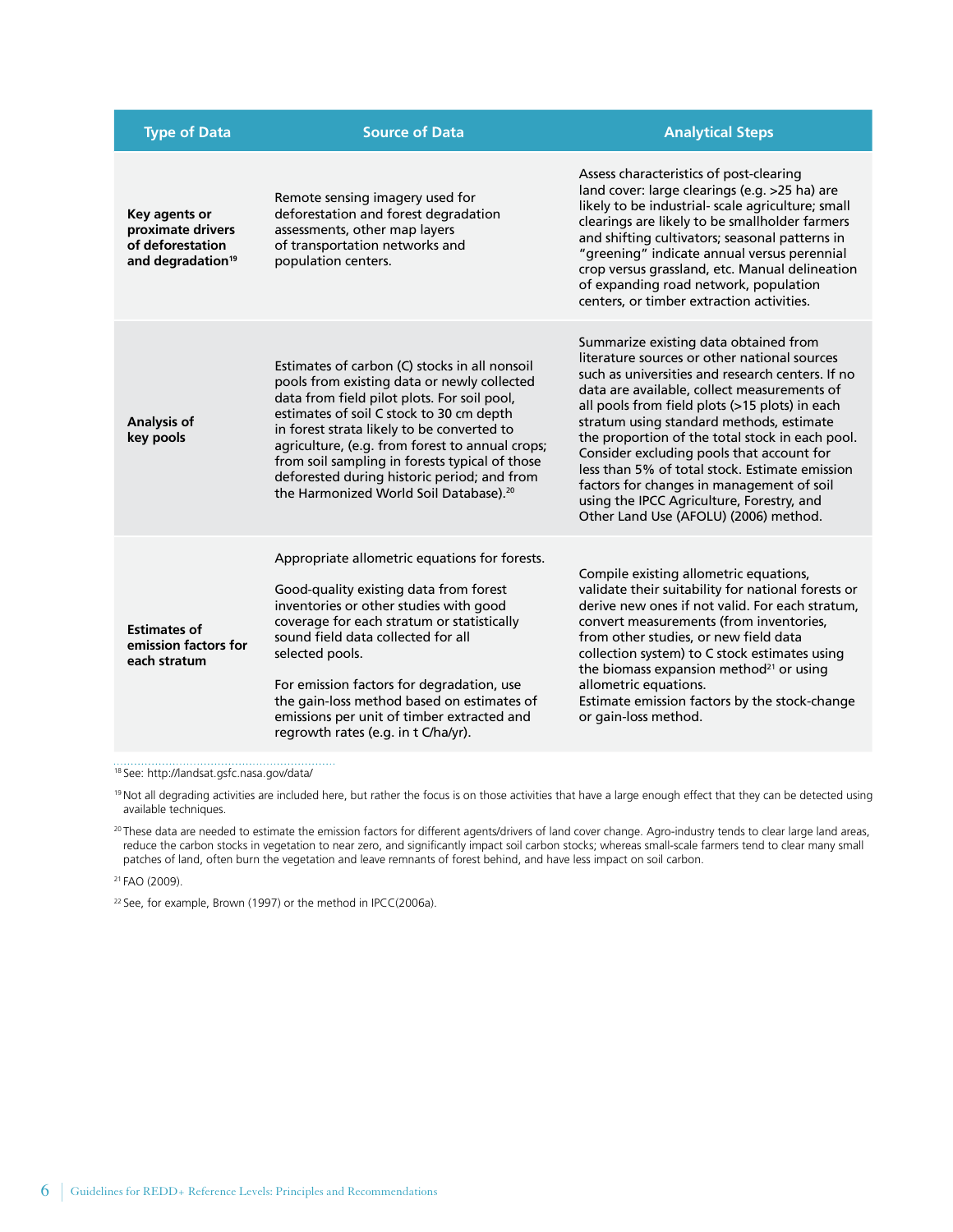**Figure 1. Example of a step-by-step approach of combining the data and analyses described in Table 2 to produce estimated historic emissions and removals for RL development.**



Step 1. Make Key Decisions On Scope and Definitions of RL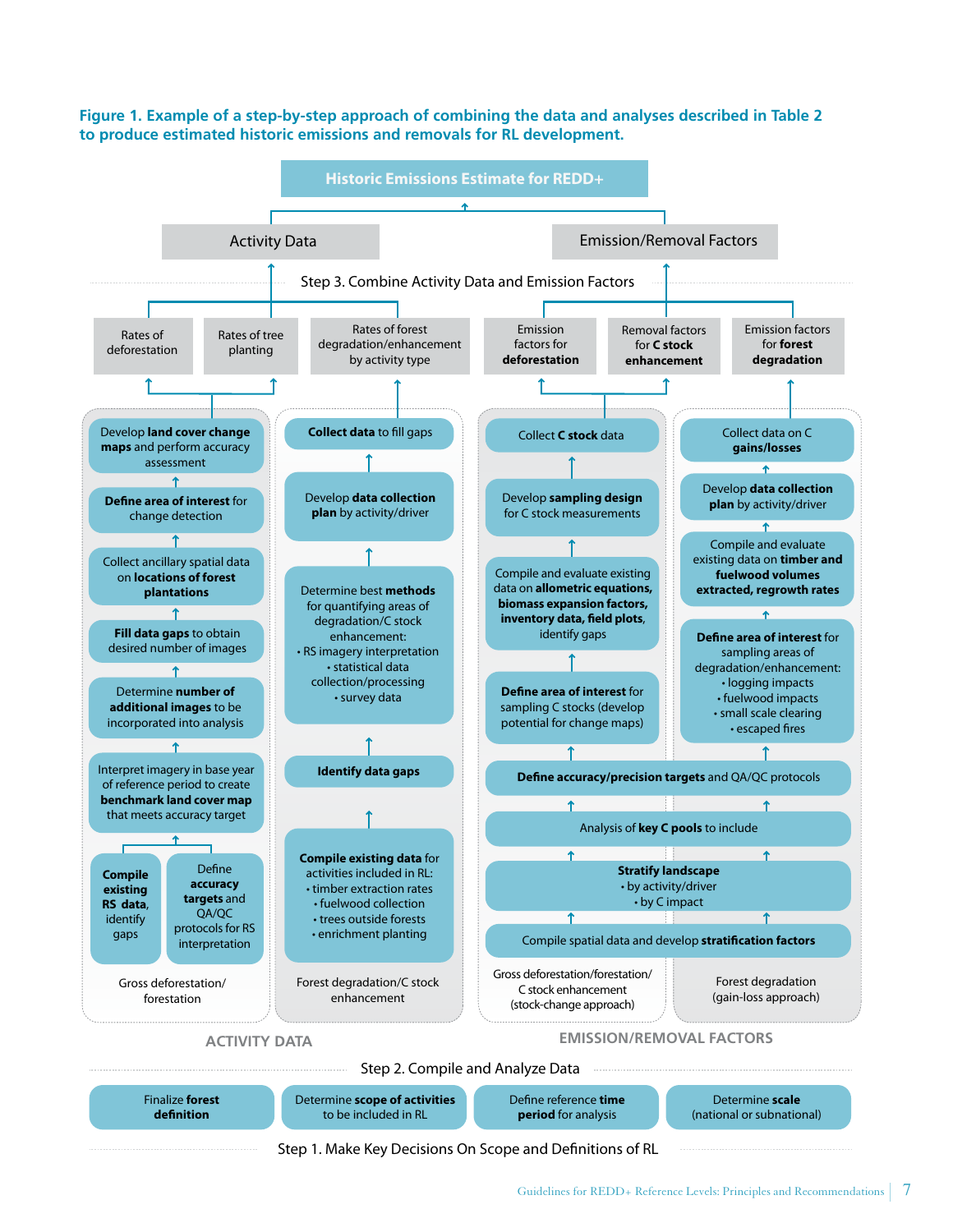# <span id="page-15-0"></span>**3. Adjusting for National Circumstances**

To improve their reliability as a benchmark for emission measurements, RLs may be adjusted from projections of historical data when warranted by national circumstances that affect the country's forest emissions and removals. A second type of adjustment that reflects considerations such as equity (e.g. on the basis of biophysical or economic disparities) may subsequently be made to link RLs to REDD+ results-based finance(see Box 1).<sup>23</sup> This report focuses only on the first type of adjustment. The second type is beyond the scope of our analysis.

In calculating the first type of adjustment, a country may identify national circumstances that are relevant for improving the reliability of historicallybased BAU projections. UNFCCC guidelines could either leave it to each country to identify such circumstances or could provide an illustrative list of applicable circumstances that conforms with the principles of consistency, comparability, and transparency.

Overall, historic (e.g. the past 10 years) deforestation helps to predict future deforestation, taking into account both the rates of deforestation and trends in deforestation rates (increasing or decreasing). Thus, our recommendation is to use historic deforestation data as the main variable for setting BAUs. Nonetheless, there may be individual cases in which national circumstances warrant adjustments to BAUs. Although historic rates can be adjusted either upward or downward, we suggest that negotiators allow upward adjustment only when a country can justify the adjustment on the basis of empirical evidence.

National policies, such as road-building, investment, and development programs, can have major impacts on future forest use. If a country can justify how a national development policy will affect deforestation rates and thus forest emissions, the policy may be considered in adjusting the BAU. However, the effect of policies on forest emissions can be easily overestimated, leading to emission projections that are not realistic. Accounting for national policies where there is insufficient evidence for implementation could threaten the environmental integrity of REDD+ and the political credibility of a REDD+ mechanism. An assessment of whether national plans and policies can be used to adjust BAU should therefore consider, *inter alia*, their stage of implementation, their funding, and their level of institutional development.

If countries refer to national policies, programs, investment projects or other measures to justify an upwards adjustment of the RL, they should bring reasonable proof that the relevant measures will be indeed impact their country's emissions trajectory. This proof could be in the form of third-party assessments of likely forest impacts of the programs and projects and should relate both to the prospects of realizing the potential impact and the relevant time frame for such realization.

# **4. Subnational Reference Levels**

Developing-country Parties may choose to start piloting REDD+ in a stepwise manner either (1) by establishing a RL on the basis of one kind of land-use change such as deforestation, and/or by (2) establishing RLs at subnational scales, such as for selected states or provinces. As a general rule, subnational RLs should be developed according to the same rules and principles as national RLs. However, when establishing subnational RLs, a number of special considerations apply:

- • *Harmonized national criteria.* Subnational RLs should follow a common set of criteria that facilitate the subsequent reconciliation of RLs at the national level. Countries may further define methodologies for use in the development of subnational RLs. Such methodologies should also include guidance on how to account for leakage.
- *Integration of subnational RLs*. When a country adopts a national RL, the subnational RL could remain valid until the period scheduled for its review, as long as the national government ensures coherence between the national and the existing subnational RL.

<sup>&</sup>lt;sup>23</sup> Meridian Institute (2011) refers to this second adjustment as a "compensation baseline."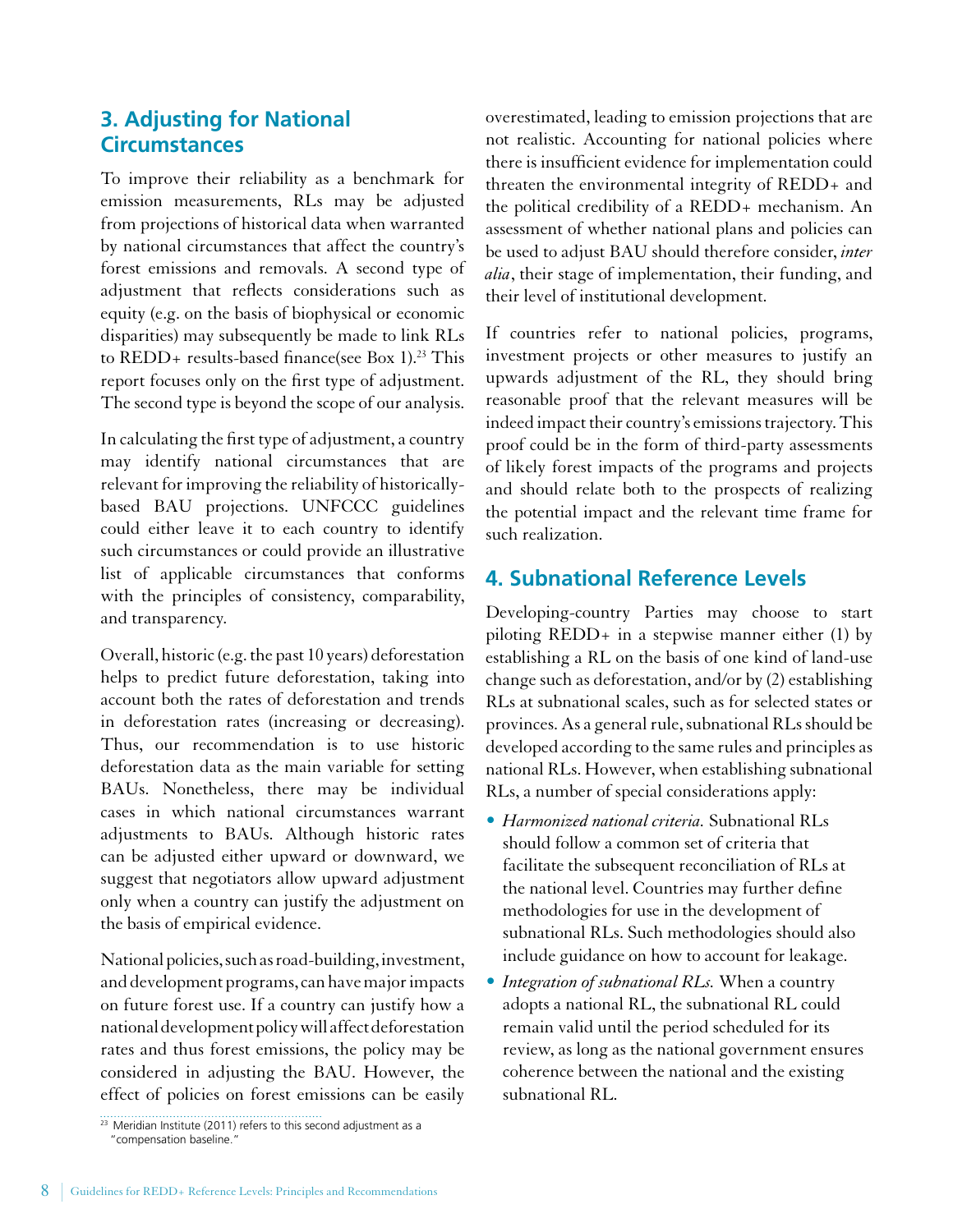# **Box 1. Assessment of Forest Transition Stage and Deforestation Drivers as Potential "National Circumstances."**

In Meridian's June 2011 report *Modalities for REDD+ Reference Levels – Technical and Procedural Issues,* we identified two items – the stage in forest transition and deforestation drivers – as potentially relevant national circumstances. These circumstances may lead to adjustments that reflect equity considerations. However, they are unlikely to provide sufficiently supported evidence for concrete deforestation threats.

#### *Stage in forest transition*

High forest cover with low deforestation (and assumed low emissions) indicates that a country is at an early stage in forest transition (FT), and that deforestation/emissions could be expected to rise over time. This situation could justify setting the BAU scenario above historic emissions (upward adjustment). However, an empirical basis for a generalized adjustment to national BAU projections on this basis is lacking. Although the Food and Agriculture Organization of the United Nation's Forest Resource Assessment<sup>24</sup> data are flawed, they nonetheless show a positive correlation between forest cover and deforestation rate when 1991–2000 deforestation data are used to predict 2001–2010 deforestation, as suggested by FT theory.<sup>25</sup> But very little explanatory power is gained by adding forest cover as a variable to the historic emissions and removals, and the impact of adding forest cover is not robust.

Furthermore, FT theory postulates the long-term trends (several decades), and the time periods relevant for setting RLs might be too short for FT effects to be seen. High deforestation rates are indicative of strong deforestation processes, and in the *short and medium* terms they are likely to continue, rather than being counter-balanced by the increased forest scarcity resulting from high deforestation rates.

Thus, at this time we do not have sufficient empirical evidence to recommend a uniform adjustment of RLs based on forest cover.

*Income* (GDP) per capita has also been used as an indicator, but the empirical evidence of its impact on deforestation is mixed. Rather than becoming factors in setting RLs, GDP and other economic indicators could be considered as factors for linking RLs to results-based financing.

### *Drivers of deforestation*

Higher demand and thus higher prices for relevant commodities are dominant drivers of deforestation. Commercial agriculture is responsible for the majority of deforestation, and thus overall demand and prices for agricultural commodities are proxies for these drivers. One might envision a BAU formula that includes an index of the relevant (to the country) agricultural commodity prices, combined with estimated price-area elasticities (an increase in agricultural land area when prices go up) and encroachment factors (share of agricultural land expansion into forests). However, there is insufficient empirical basis to recommend this approach as a national circumstance for the adjustment of BAU projections.

There are several reasons why a formula that includes an index of the agricultural commodity prices, combined with estimated price-area elasticities and encroachment factors, is not generally relevant for adjusting for national circumstances. First, the link between prices and land expansion varies considerably. Second, predicting future agricultural prices is challenging, and adds another layer of uncertainty. Third, prices of different agricultural commodities are correlated, so that price changes may not predict variations in deforestation across countries (beyond what is given by the historical deforestation). These drivers of deforestation are, therefore, not just national circumstances but also *global circumstances.* 

#### <sup>24</sup> FAO (2010).

<sup>&</sup>lt;sup>25</sup> The Forest Transition theory (FT) refers to a commonly observed pattern of change in the forest cover over time in a country or region. Initially, a country has a high and relatively stable portion of land under forest cover. Deforestation begins, then accelerates and forest cover declines. At some point deforestation slows, forest cover stabilizes and begins to recover.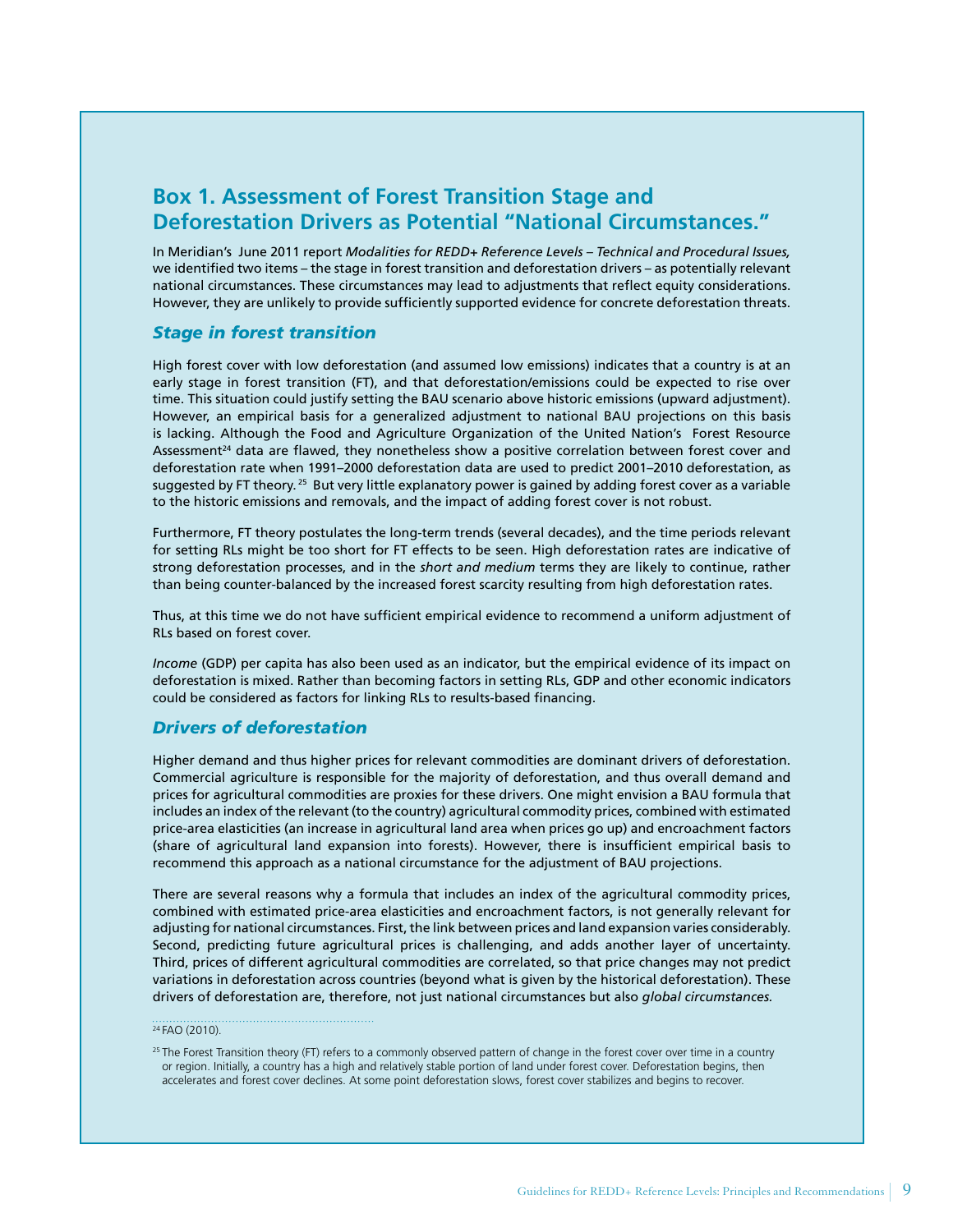## <span id="page-17-0"></span>**1. Developing-country Parties aiming to undertake REDD+ activities shall submit a reference level or reference emissions level to the Secretariat.**

- 2. The objectives of the submission are:
- 2.1 To provide transparent, complete, consistent, comparable and accurate information for the purpose of allowing a technical assessment of the data, methodologies, and procedures used in the construction of their proposed REDD+ reference levels (RLs);
- 2.2 To present information taking into account the general reporting principles set out by the Convention and elaborated by the IPCC;<sup>26</sup>
- 2.3 To document the information that was used by Parties in constructing their REDD+ RLs in a comprehensive and transparent way;
- 2.4 To describe the development of reference (emissions) levels applying the principle of conservativeness, in particular where data constraints apply.

## **3. In their submission, Parties shall:**

- 3.1 Provide a general description of the key agents or drivers of forest cover change and forest degradation taken into account in the construction of the REDD+ RL.
- 3.2 Identify pools and gases which have been included in the REDD+ RL and explain the reasons for omitting a pool and or gas from the RL construction (e.g. through use of a key category analysis).
- 3.3 Provide a description of approaches, methods, models, and assumptions, used in the RL construction, referring, where relevant, to published reports.
- 3.4 Provide a description of how the following elements were estimated or treated in developing estimates of the historic emissions and removals:
	- (a) Definition of forest
	- (b) Changes in the national forest cover and area within at least ten years prior to 2010;
	- (c) Relevant forest characteristics, e.g.:
		- • descriptions of strata or forest classes
		- carbon stocks and losses and gains in carbon stocks for each strata or forest class
		- • carbon stocks of deforested land
		- area under timber and woodfuel concessions, wood extraction rates, and length or area of logging infrastructure (e.g. roads, skid trails)
	- (d) Estimates of the area of forest converted to different land uses, on an annual basis
	- (e) Estimates of the trends in the rates of forest conversion.

## **4. Data used for estimating historic emissions and removals should be:**

- 4.1 Representative of forest conditions at the time of constructing the RL;
- 4.2 Representative of the area of interest (i.e. those forests that have undergone changes);
- 4.3 Consistent through time (e.g. the same forest strata are mapped through time);

<sup>26</sup> IPCC (2003a) UNFCCC Annex I Reporting Guidelines. *Change and Forestry.*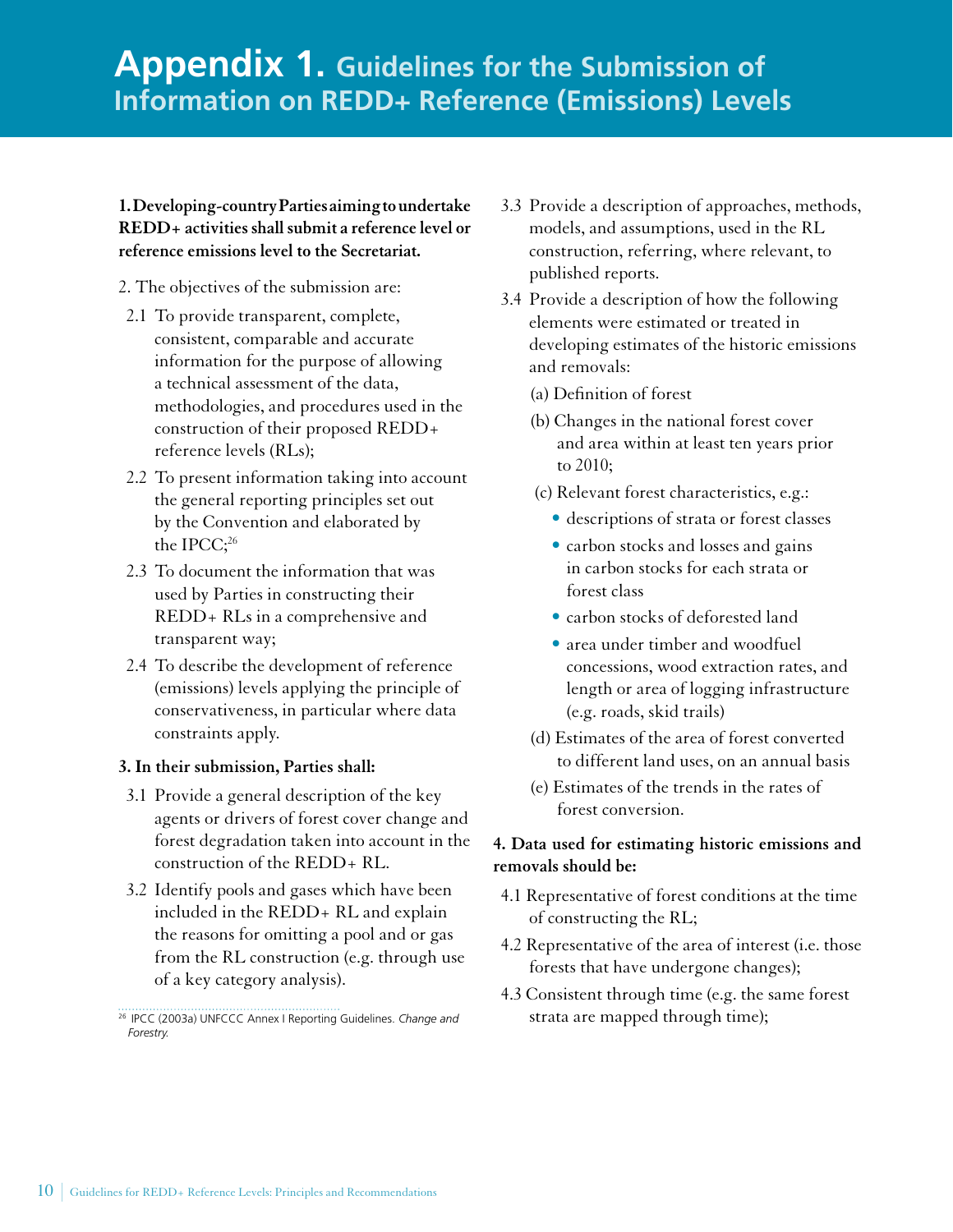<span id="page-18-0"></span>4.4 Of low uncertainty and with the level of uncertainty reported, (e.g. ground data should contain sufficient number of plots to result in low sampling error, and mapping data should be based on use of standard accuracy assessment methods).

### **National circumstances**

5. Predictions of future rates of emissions and removals should be based on historic rates, but can be adjusted both upwards and downwards based on national circumstances. Proposed adjustments from historical data (rates and trends) should be substantiated with transparent, reliable, and conservative data and evidence.

6. Business–as-usual national policies and programs can be used to justify an upward adjustment of historical trends/data if it can be demonstrated that such national policies and programs were implemented before the end of 2010.<sup>27</sup>

## **Subnational reference (emissions) levels**

7. Developing-country Parties choosing to develop subnational reference (emissions) levels as a step toward a national reference (emissions) level should:

- a. Describe the harmonized national criteria that they have adopted to facilitate the subsequent reconciliation of subnational reference (emissions) levels at national level.
- b. Describe how leakage will be assessed and accounted for.

. . . . . . . . . . . . . . . . . . 27 Adoption of Decision 1/CP.16.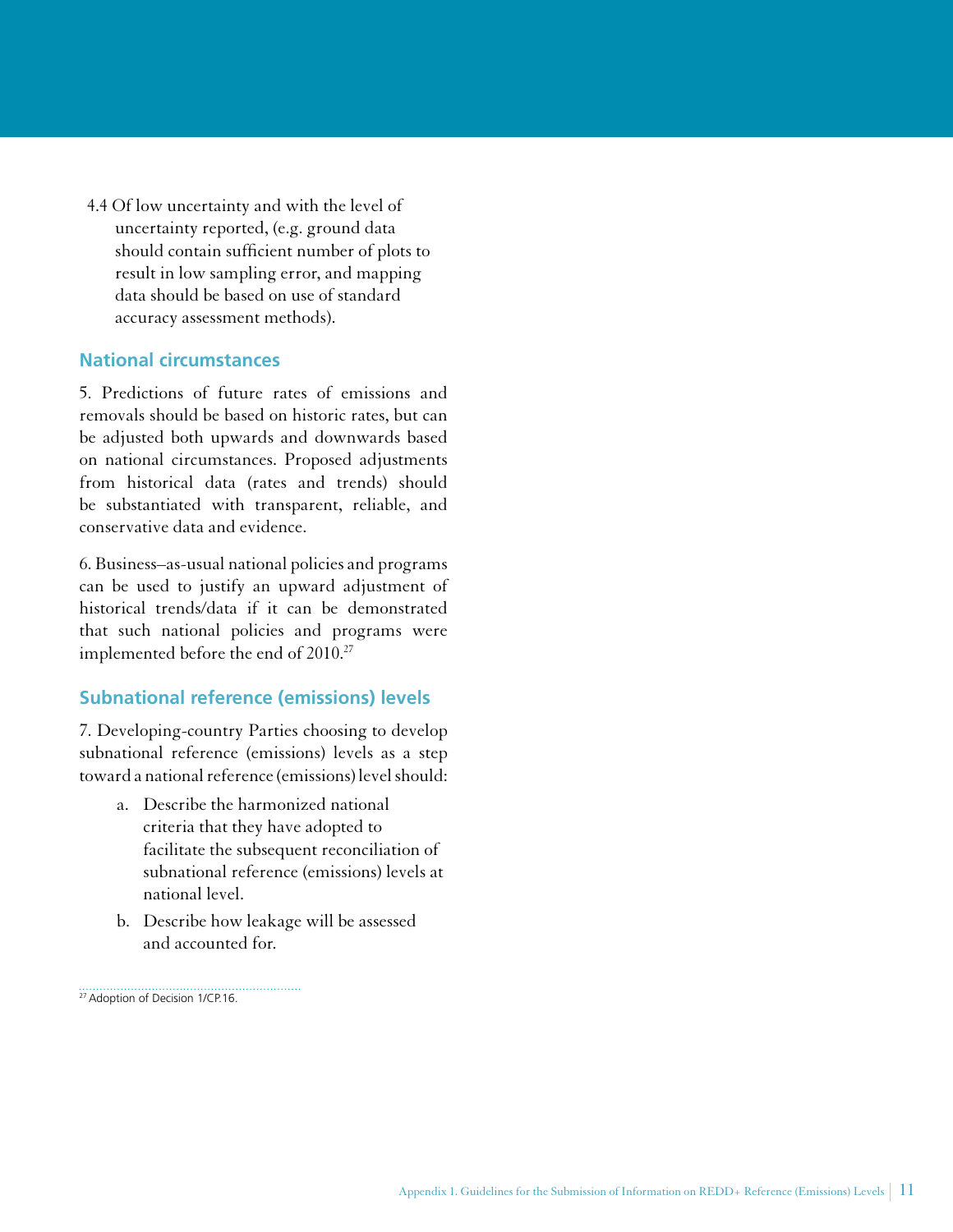<span id="page-19-0"></span>This section provides brief descriptions of how two countries are establishing RLs for REDD+. Brazil used a historic average of deforestation, based on conservative assumptions, to set a subnational RL that was used as the basis for compensation through the Amazon Fund. Guyana's national RL is based on the historical average of deforestation and the global average deforestation rate, and is used as the basis for compensation through its bilateral agreement with Norway.

## **Brazil**

In 2009, in connection with setting up the Amazon Fund and the commitment of the government of Norway of up to US\$1 billion in results- based compensation for emissions reductions, Brazil established a subnational RL for gross deforestation of aboveground biomass for the Legal Amazon<sup>28</sup> region. The RL is fairly simple and straightforward. It is based on the deforestation assessments produced annually by INPE, the Brazilian National Institute for Space Research, through its PRODES program ([http://www.obt.inpe.br/prodes/index.html\)](http://www.obt.inpe.br/prodes/index.html). These assessments of deforestation are in area (square kilometers) over an "Amazon year" (August through July).

These area-based estimates (square kilometers) are converted into estimates of emissions (tons of  $CO_2$ ) by multiplying the area deforested by a conservative assumed average carbon density of the forests of 100 tons of carbon per hectare (i.e.  $367 \text{ tCO}_2\text{/ha}$ ).

The initial RL is set equal to the average annual historic emissions for the 10-year period from 1996 to 2005 with no adjustments for national circumstances.<sup>29</sup> The RL will be updated every five years, thus the average emissions for the period 2001–2010 will apply for a five-year period beginning 2011.

Brazil's RL for the Legal Amazon region is used to determine compensation through the Amazon Fund by a straightforward process: it is calculated by multiplying the emissions reduction calculated based on the RL in tons of CO<sub>2</sub>, by the carbon price of US\$5 per ton of CO<sub>2</sub>.

This RL is subnational, covering the Legal Amazon region only, (whereas emissions from the cerrado region may be as large), limited to deforestation (whereas degradation is increasing in relative importance and emissions from escaped understory fires may now rival deforestation emissions), includes only aboveground biomass, and does not distinguish different emission factors on the basis of drivers.

### **Guyana**

Guyana is a high-forest, low-emissions (HFLE) country with a very low deforestation rate. Thus the Norway-Guyana agreement established the mean of its 2000–2009 deforestation rate and the global average rate as a provisional RL to be used as the basis for compensation under their bilateral agreement. Using this calculation,

<sup>&</sup>lt;sup>28</sup> The Legal Amazon is a [socio-geographic division](http://en.wikipedia.org/wiki/Brazil_Socio-Geographic_Division) of [Brazil](http://en.wikipedia.org/wiki/Brazil) that includes seven states that encompass the [Amazon River Basin.](http://en.wikipedia.org/wiki/Amazon_Basin)

<sup>&</sup>lt;sup>29</sup> This is the same as the RL period used by Brazil for its National Climate Change Policy, adopted by the Brazilian Congress in December 2009 with implementing regulations provided in a Presidential decree in December 2010 (Lei No. 12.187, December 29, 2009; Decreto No 7390, Dec 9 2010), including a higher carbon density factor of 132.3 tC/ha = 485.1 tCO<sub>2</sub>/ha. BAU levels are also established for other biomes in the decree.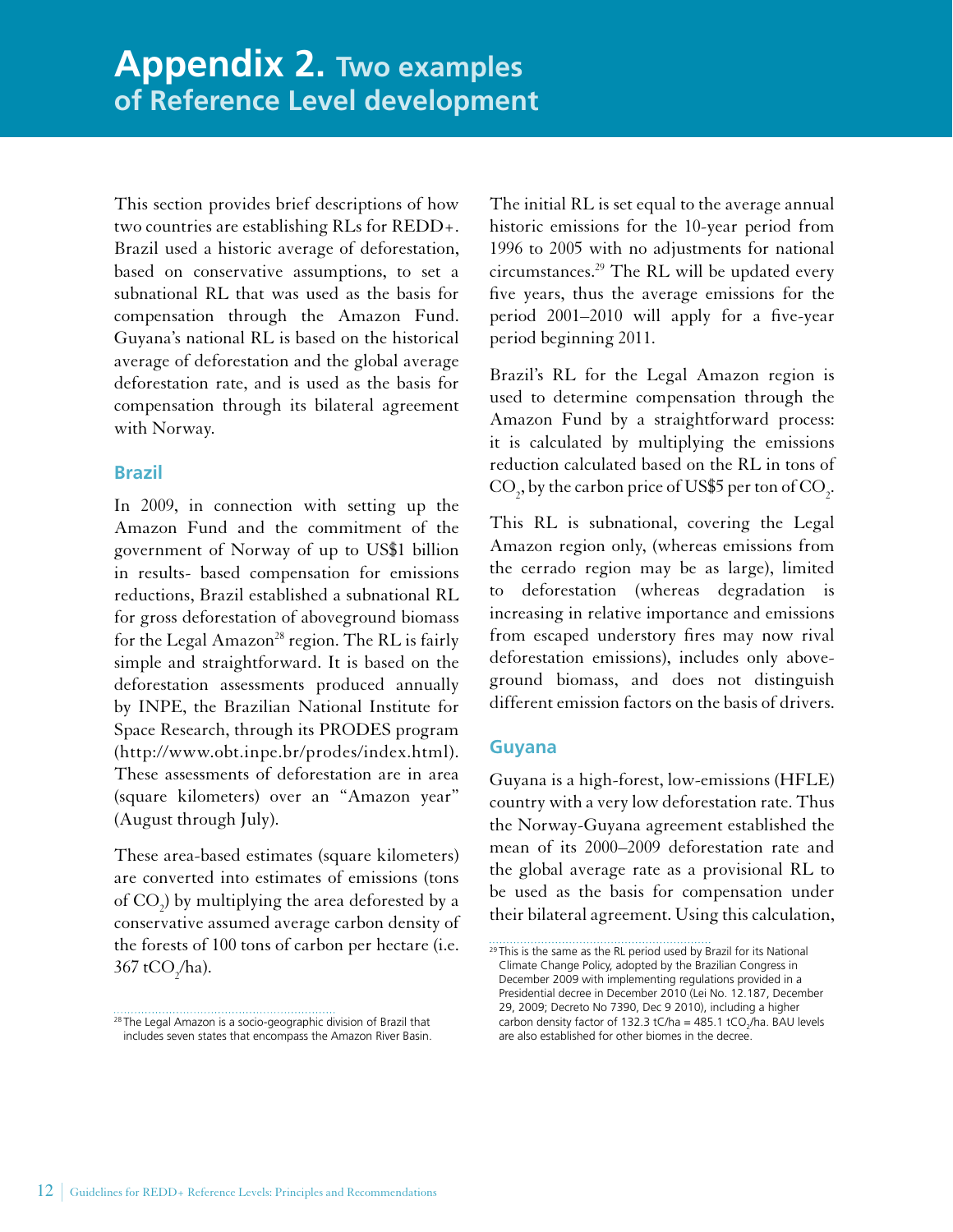the interim level of 0.450 percent deforestation annually in the original agreement will be lowered to 0.275 percent based on the most recent (2009–2010 data.

If the deforestation rate rises above the 2009–2010 level of 0.056 percent, Guyana will not receive full compensation, and if it rises above 0.100 percent, Guyana will not receive *any* compensation. The carbon density is assumed to be 100 tons of carbon per hectare, and the compensation level will be US\$5 per ton of  $\mathrm{CO}_2$ . Both figures are the same as those used in Brazil under the Amazon Fund (see above). Very approximate estimates of emissions from forest degradation are also included using a separate calculation.

Since 2010, Guyana has made great strides in improving its historic emissions estimate:

- The forest areas assessment work has been completed for the periods 1990-2000, 2001– 2005, 2006–2009, 2009–2010 using a variety of satellite data. (See [http://www.forestry.gov.](http://www.forestry.gov.gy/Downloads/Guyana_MRVS_Interim_Measures_Report_16_March_2011.pdf) [gy/Downloads/Guyana\\_MRVS\\_Interim\\_](http://www.forestry.gov.gy/Downloads/Guyana_MRVS_Interim_Measures_Report_16_March_2011.pdf) [Measures\\_Report\\_16\\_March\\_2011.pdf](http://www.forestry.gov.gy/Downloads/Guyana_MRVS_Interim_Measures_Report_16_March_2011.pdf)), with a framework developed for annual reporting. Preparation for 2010 to 2011 is underway.)
- Extensive capacity building was completed with training for biomass carbon plots, sampling design, and spatial analysis.
- Forests have been classified into six strata based on three threat classes (lowto- high threat for deforestation and degradation) and two accessibility classes (more- or-less accessible for field crews as a cost consideration).
- The key carbon pools have been selected (above-and-below-ground trees and dead wood pools, and soil for forests likely to be converted to permanent agriculture).
- Sampling design for developing emission factors for deforestation was finalized based on preliminary field data needed to estimate the number of sample plots needed to reach the desired uncertainty target; the plan will be implemented and completed by end of 2011.
- Data for emission factors for logging were analyzed and additional data are being collected to reach the targeted precision.
- • Methods for estimating regrowth in gaps after logging are being tested (chronosequence of logging gaps).
- Methods and approaches for quantifying extent and emission factors for forest degradation other than selective logging are being developed.

Based on the above estimates, Guyana's RL will be national in scope; include deforestation and forest degradation; include above- and below-ground tree biomass, dead wood, and soil; and distinguish different emission factors on the basis of drivers.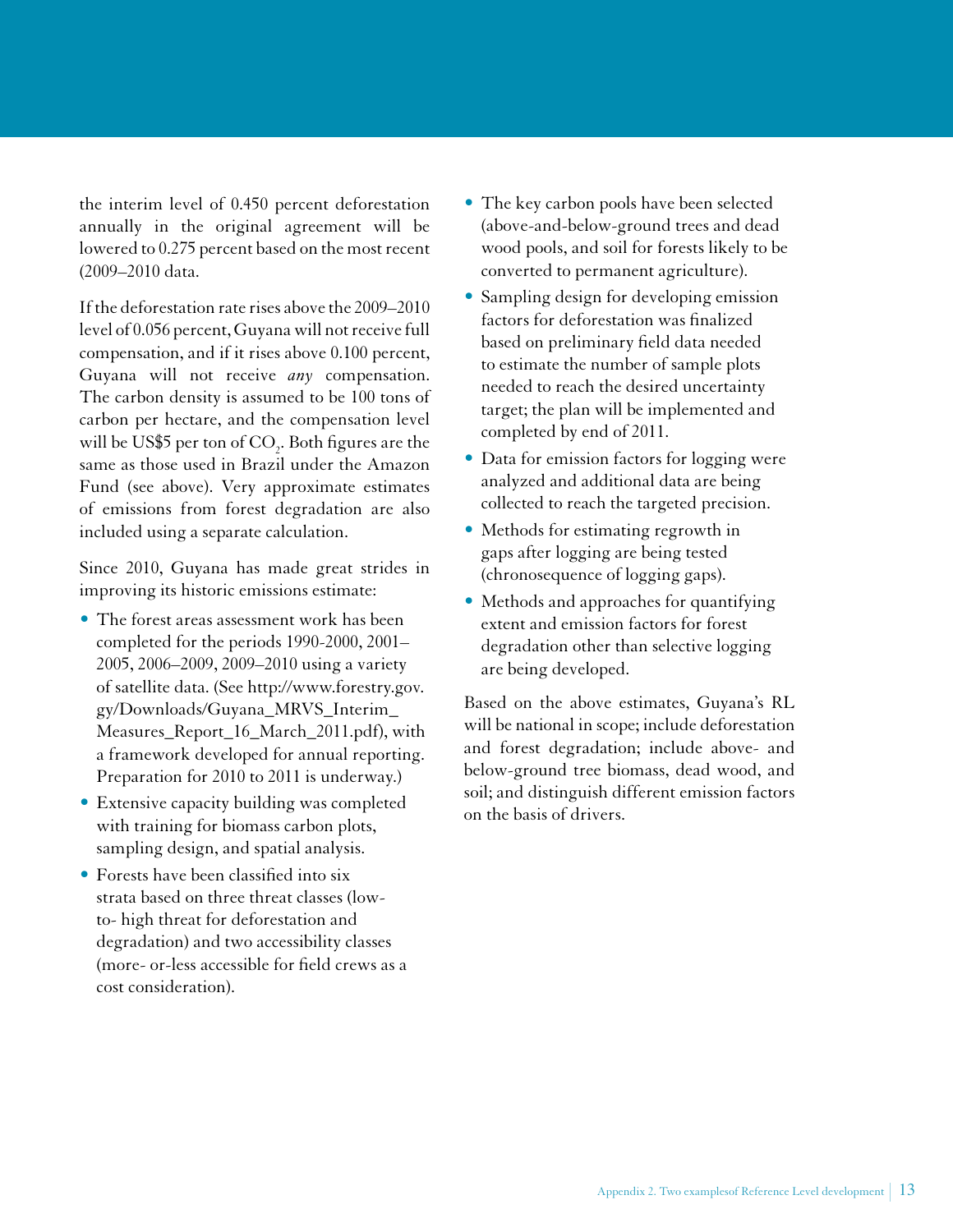# <span id="page-21-0"></span>**References**

- Brown, S. 1997. Estimating biomass and biomass change of tropical forests: A primer. FAO Forestry Paper 134, Rome, Italy.
- Food and Agriculture Organization of the United Nations (FAO). 2010. Global Forest Resources Assessment 2010. FAO, Rome, Italy, http://www.fao.org/forestry/fra/ fra2010/en/
- FAO/IIASA/ISRIC/ISS-CAS/JRC. 2009. Harmonized World Soil Database (version 1.1). FAO, Rome, Italy and IIASA, Laxenburg, Austria, [www.iiasa.ac.at/Research/](http://www.iiasa.ac.at/Research/LUC/luc07/External-World-soil-database/HWSD_Documentation.pdf) [LUC/luc07/External-World-soil-database/HWSD\\_](http://www.iiasa.ac.at/Research/LUC/luc07/External-World-soil-database/HWSD_Documentation.pdf) [Documentation.pdf](http://www.iiasa.ac.at/Research/LUC/luc07/External-World-soil-database/HWSD_Documentation.pdf)
- GOFC-GOLD. 2010. A sourcebook of methods and procedures for monitoring and reporting anthropogenic greenhouse gas emissions and removals caused by deforestation, gains and losses of carbon stocks in forests remaining forests, and forestation. GOFC-GOLD Report version COP16-1, (GOFC-GOLD Project Office, Natural Resources Canada, Alberta, Canada), [http://www.gofc-gold.uni-jena.de/redd](http://www.gofc-gold.uni-jena.de/redd/)
- Grassi, G., S. Monni, S. Federici, F. Achard, and D. Mollicone. 2008. Applying the conservativeness principle to REDD to deal with the uncertainties of the estimates, *Environmental Research Letters* 3: (1-12).
- Intergovernmental Panel on Climate Change (IPCC). 2003. *Definitions and methodological options to inventory emissions from direct human-induced degradation of forests and devegetation of other vegetation types*, http://www. ipcc-nggip.iges.or.jp/public/gpglulucf/degradation\_ contents.html
	- \_\_\_\_\_. 2003a. *Good Practice Guidance for Land Use, Land-Use Change and Forestry.* Published by the Institute for Global Environmental Strategies (IGES) for the IPCC, http://www.ipcc-nggip.iges.or.jp/public/gpglulucf/ gpglulucf\_files/0\_Task1\_Cover/Cover\_TOC.pdf

\_\_\_\_. 2006. *Guidelines for National Greenhouse Gas Inventories, Vol. 1, General Guidance and Reporting, Section 1.4,* http://www.ipcc-nggip.iges.or.jp/ public/2006gl/pdf/1\_Volume1/V1\_1\_Ch1\_ Introduction.pdf

- \_\_\_\_\_. 2006a. *Guidelines for National Greenhouse Gas Inventories, Vol. 4, Agriculture, Forestry and Other Land Use,* [http://www.ipcc-nggip.iges.or.jp/public/2006gl/](http://www.ipcc-nggip.iges.or.jp/public/2006gl/vol4.html) [vol4.html](http://www.ipcc-nggip.iges.or.jp/public/2006gl/vol4.html)
- Meridian Institute. 2011. *Modalities for REDD+ Reference Levels: Technical and procedural issues.* Prepared for the Government of Norway, by Arild Angelsen, Doug Boucher, Sandra Brown, Valérie Merckx, Charlotte Streck, and Daniel Zarin, http://www.REDD-OAR. org.
- United Nations Framework Convention on Climate Change. 2007. *Report of the Conference of the Parties on its seventh session, held in Marrakech from 29 October to 9 November 2001,* http://unfccc.int/resource/docs/ cop7/13a01.pdf#page=54
- \_\_\_\_\_\_. 2007a. *Report of the Conference of the Parties on its thirteenth session, held in Bali from 3 to 15 December 2007,* http://unfccc.int/resource/docs/2007/cop13/ eng/06a01.pdf#page=8
- \_\_\_\_\_. 2009. *Report of the Conference of the Parties on its sixteenth session, held in Copenhagen from 7 to 18 December 2009,* http://unfccc.int/resource/docs/2009/ cop15/eng/11a01.pdf#page=11
- \_\_\_\_\_. 2010. *Report of the Conference of the Parties on its sixteenth session, held in Cancun from 29 November to 10 December 2010,* http://unfccc.int/resource/docs/2010/ cop16/eng/07a01.pdf#page=2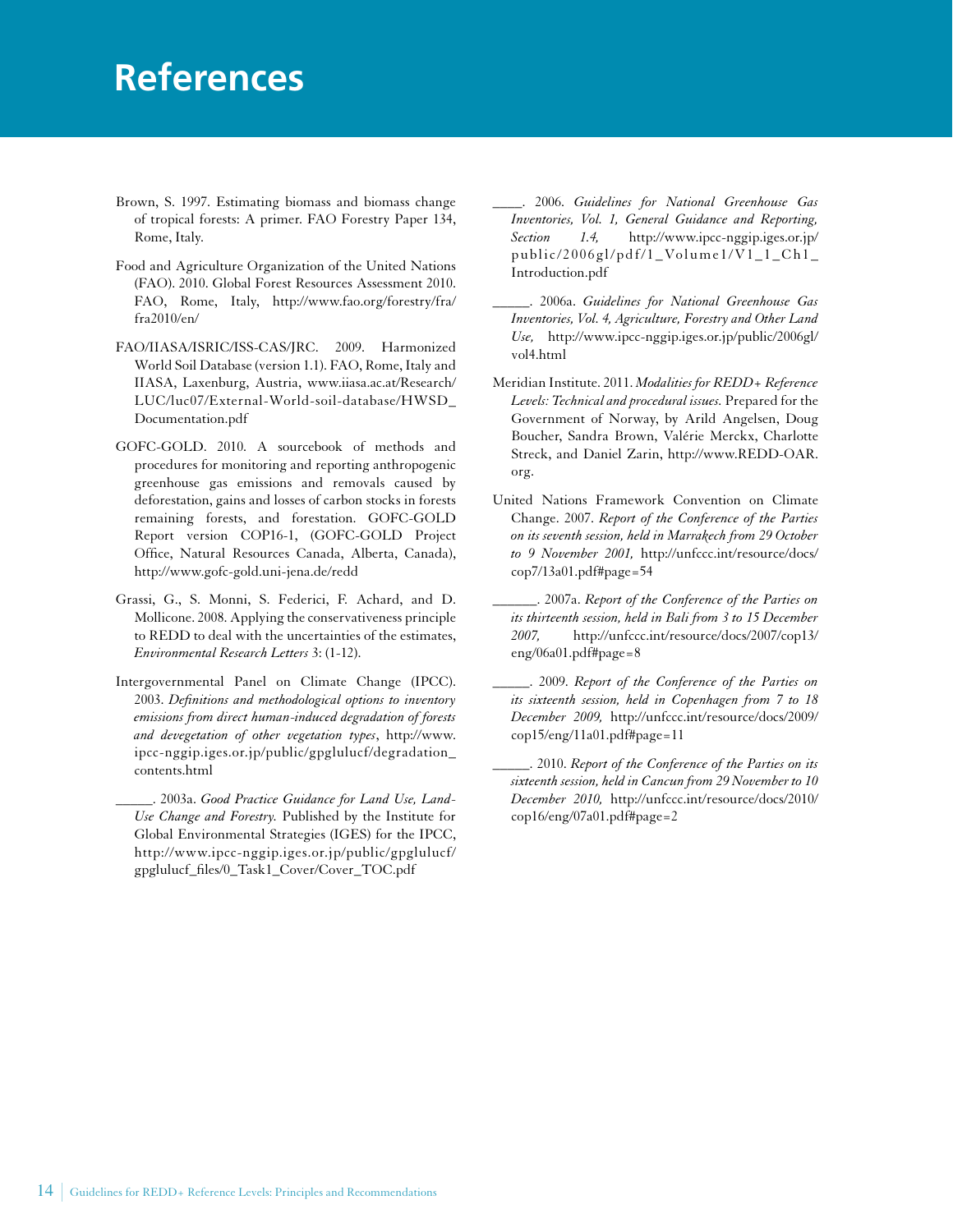# **About Meridian Institute**

Meridian Institute is a not-for-profit organization whose mission is to help people solve problems, make informed decisions, and find solutions to some of society's most complex and controversial issues. Meridian's mission is accomplished through applying collaborative problem-solving approaches including facilitation, mediation, and other strategic consultation services. Meridian works at the local, national, and international levels and focuses on a wide range of issues related to natural resources and environment, science and technology, agriculture and food security, sustainability, global stability, and health. For more information, please visit www.merid.org.

### **Meridian Institute**

1920 L Street NW, Suite 500 Washington, DC 20036 USA Phone: +1 202-354-6440 Fax: +1 202-354-6441 www.merid.org





**Connecting People to Solve Problems**